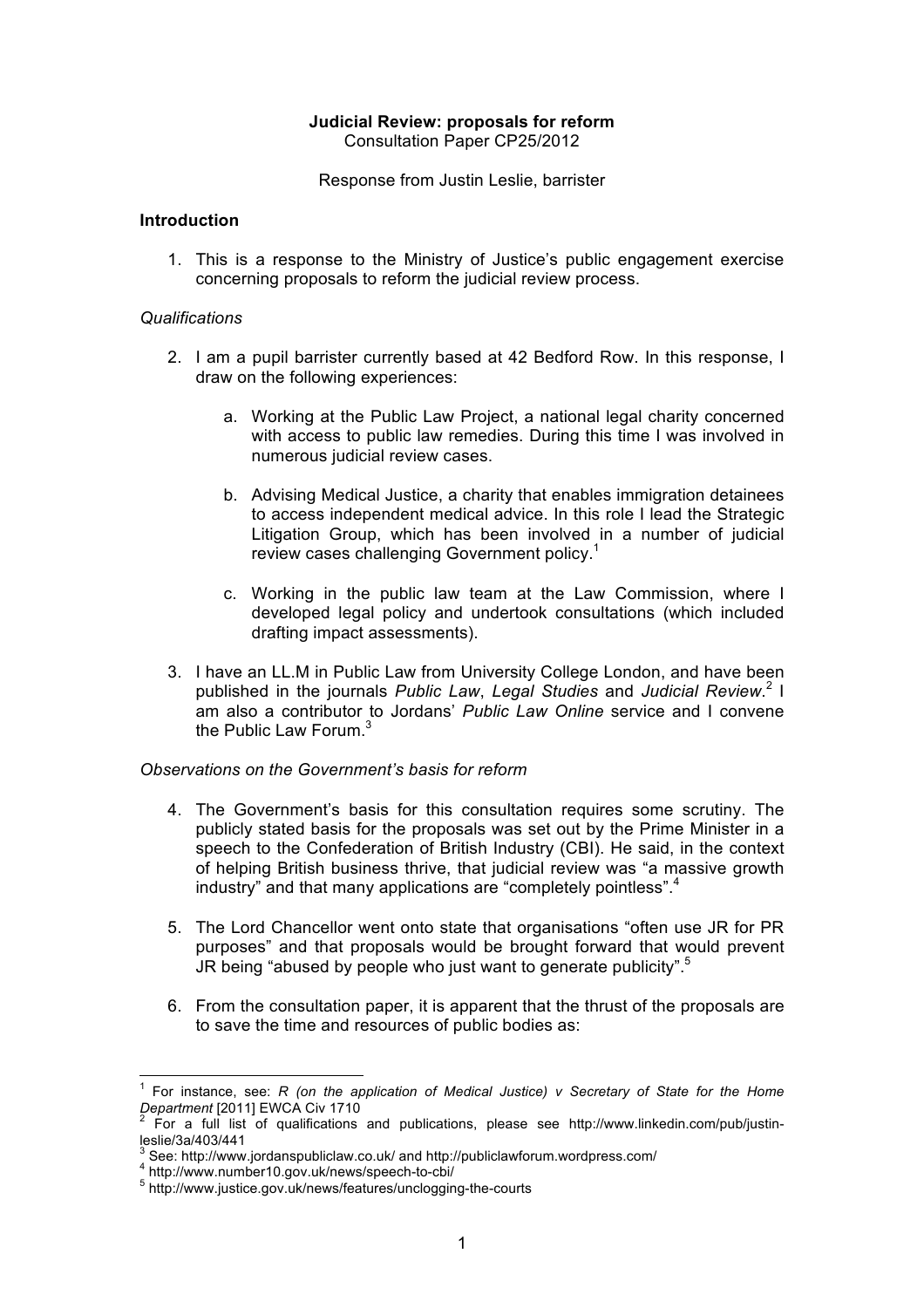"…proceedings create delays and add to the costs of public services, in some cases stifling innovation and frustrating much needed reforms, including those aimed at stimulating growth and promoting economic recovery." (Consultation Paper at paragraph 3).

- 7. However, the consultation paper itself does not support these assertions.
- 8. For example:
	- a. At figure 1 at page 10 of the consultation paper, the number of judicial reviews that might impact British business could only be contained in the "Other" category. This category would include planning, procurement and other commercial judicial review matters, as well as further categories of judicial review such as community care law, housing law and education law. However, this "Other" category has remained at a constant and relatively small level over several years. Accordingly, figure 1 demonstrates that is in inaccurate to describe such judicial reviews as a "growth industry" in the context of cases that might affect British business.

Furthermore, it should be noted that the workload of the Administrative Court is likely to diminish when immigration judicial reviews are transferred to the Upper Tribunal.<sup>6</sup>

- b. No evidence is presented in the consultation paper regarding the alleged misuse of judicial review by organisations, as suggested by the Lord Chancellor. Indeed, there are no proposals that would directly restrict judicial reviews bought by organisations – for instance, there is no proposal to change the "sufficient interest" standing test.<sup>7</sup>
- c. There is no evidence in the consultation paper, or the impact assessment, that quantifies the alleged delays and costs of judicial review to public services. There is also no further evidence concerning how judicial review stifles innovation or frustrates reforms.
- 9. I note these aspects of the consultation paper at the outset in order to highlight that the basis of the purported basis for the proposals has not been established.<sup>8</sup>

#### *My starting points*

- 10. I should briefly make clear my starting points:
	- a. A hallmark of judicial review procedure is the permission stage. This is in contrast to most other forms of civil litigation where a Claimant is entitled to bring their claim. In judicial review, the requirement for

<sup>&</sup>lt;u>Endone Courte</u><br>
<sup>6</sup> See Senior Courts Act 1981, section 31A and Letter from Lord McNally to the Joint Committee on Human Rights (dated 22 June 2012). Available at: http://www.parliament.uk/documents/jointcommittees/human-rights/Lord\_McNally\_supplementary\_memorandum.pdf 7

See *R v. Inland Revenue Commissioners ex parte National Federation of Self-Employed and Small* 

*Businesses Ltd* [1982] AC 617<br><sup>8</sup> Further work has been done by Bondy and Sunkin which focuses on the basis of the proposals in the consultation paper. See: V. Bondy and M. Sunkin, 'Judicial Review Reform: Who is afraid of judicial review? Debunking the myths of growth and abuse.' UK Const. L. Blog (10th January 2013) (available at http://ukconstitutionallaw.org)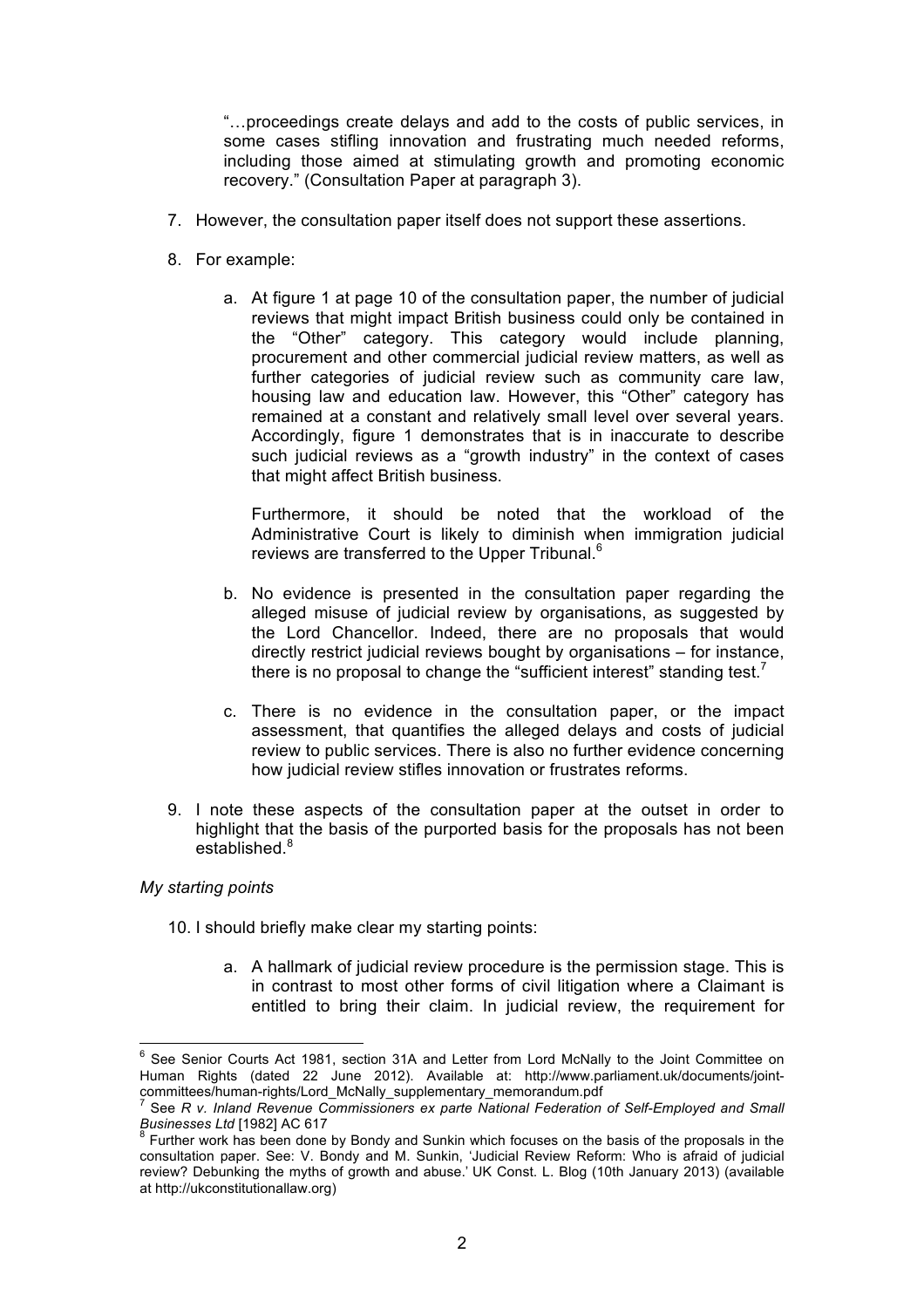permission has been considered necessary to protect public bodies from unwarranted and costly challenges, as well as maintaining the efficiency of the courts.<sup>9</sup>

- b. The permission stage is just one procedural safeguard for public bodies. Others include:
	- i. The need for the Claimant to have a sufficient interest;<sup>10</sup>
	- ii. The need to issue a claim promptly: $11$
	- iii. The need to exhaust alternative remedies before brining a claim; 12
	- iv. The limited grounds on which a judicial review claim can be based – judicial review is not a *de novo* appeal. 13
	- v. The court's overall discretion as to remedy.<sup>14</sup>
- c. Many applications for judicial review are settled between the parties before the final hearing.<sup>15</sup>
- d. The Administrative Court is alive to the potential abuse of its procedures, especially in cases of urgent applications.<sup>16</sup>
- e. Judicial review plays a vital constitutional role. It is the primary mechanism by which the judiciary can exercise supervision over the executive.<sup>17</sup> This may create inconveniences for the executive  $$ however, this is the price of a constitution governed by the rule of law.<sup>18</sup> On this basis, it is not clear why the consultation paper asserts that judicial review has gone "far beyond the original intentions of the remedy" (at paragraph 26).
- f. Judicial review does not pose a threat to the principle of parliamentary sovereignty.<sup>19</sup>
- 11. In short, it is clear that public authorities already benefit from a number of protections inherent in the judicial review process. The requirement of permission is an efficient method of filtering cases, and often encourages settlement. Given the important constitutional role of judicial review, imposing any further restrictions on access to judicial review calls for extremely close scrutiny.

<sup>17</sup> Council of Civil Service Unions v Minister for the Civil Service [1985] AC 374, 408E<br><sup>18</sup> R (Cart) v Upper Tribunal [2011] UKSC 28 at [37], [64] and [122]<br><sup>19</sup> R (Cart) v Upper Tribunal [2009] EWHC 3052 (Admin) at [3

entilation<br>
<sup>9</sup> See: A Le Sueur and M Sunkin, 'Applications for judicial review: the requirement of leave' [1992] Public Law 102–129, esp. pp. 107–111. On the Bowman reforms, see T Cornford and M Sunkin, 'The Bowman Report, access and the recent reforms of the judicial review procedure" [2001] Public Law 11–

 $\overline{10}$  Senior Courts Act 1981, section 31(3)

<sup>&</sup>lt;sup>11</sup> Civil Procedure Rules, rule 54.5<br><sup>12</sup> Kay v Lambeth London Borough Council [2006] UKHL 10 at [30]<br><sup>13</sup> R v Secretary of State for the Home Department, ex p Launder [1997] 1 WLR 839, 857C<br><sup>14</sup> See: Bahamas Hotel Maint [2011] UKPC 4 at [40]<br><sup>15</sup> Bondy and Sunkin, Dynamics of Judicial Review Litigation (2009) pp 37 - 39

<sup>&</sup>lt;sup>16</sup> See both *R (Hamid) v Secretary of State for the Home Department* [2012] EWHC 3070 (Admin); *R (Awuku) v Secretary of State for the Home Department* [2012] EWHC 3298 (Admin) and *R (B and J) v Secretary Of State For The Home Department* [2012] EWHC 3770 (Admin). See also: J Leslie, "Urgent JRs: A shot across the bow" Public Law Online (16 November 2012) available at: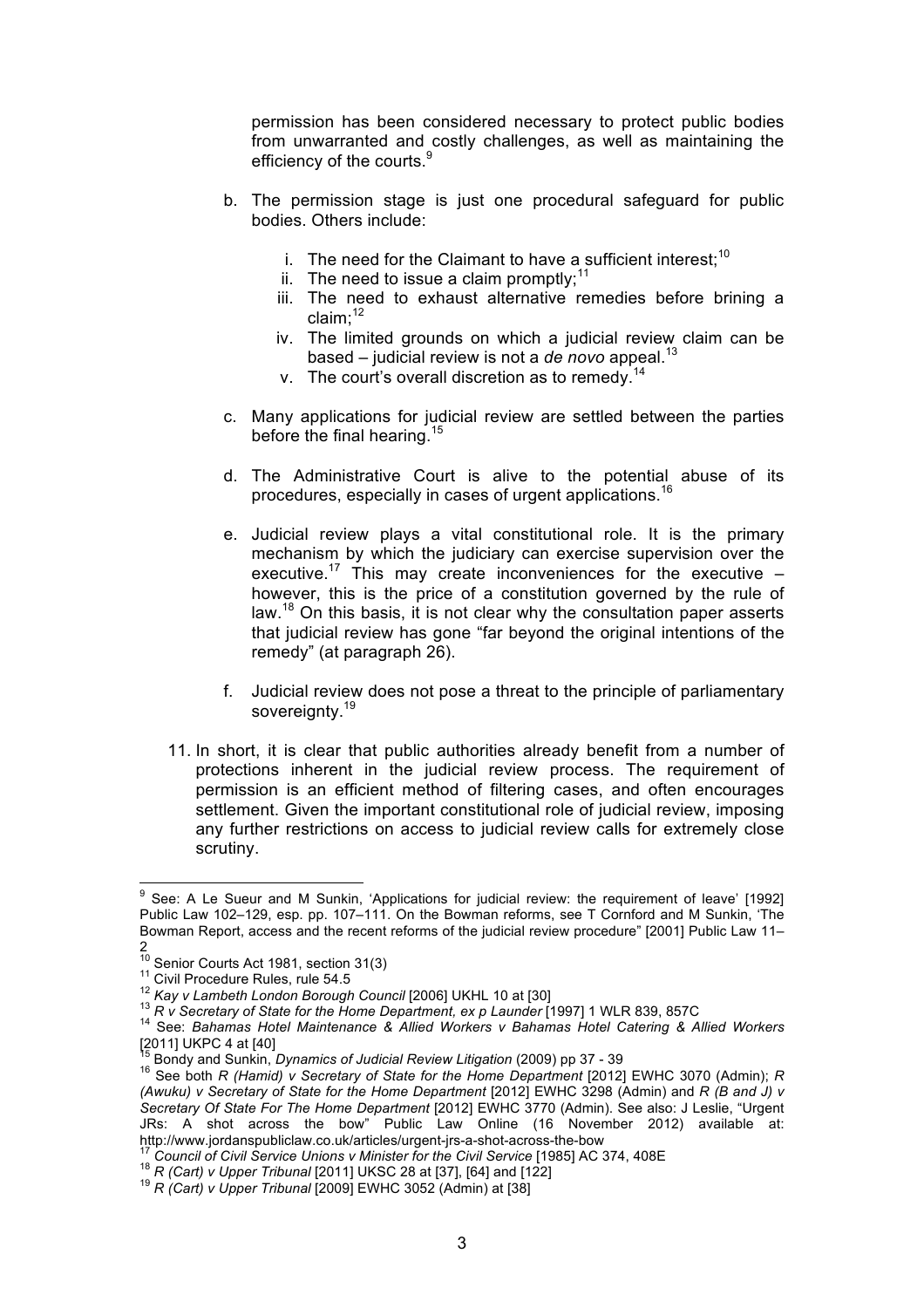### **TIME LIMITS FOR BRINGING A CLAIM**

#### **Proposals 1 and 2**

**The Government proposes to invite the Civil Procedure Rules Committee to amend the Civil Procedure Rules so that they provide that:**

- **· claims for Judicial Review in procurement cases should be brought within 30 days of when the Claimant knew or ought to have known of the grounds for the claim. "Procurement cases" are proceedings which are based on decisions or actions within the ambit of the Public Contracts Regulations (whether or not the Claimant is an economic operator or the public contract is excluded from the regulations); and**
- **· claims for Judicial Review of planning decisions of the local authority should be brought within six weeks of when the Claimant knew or ought to have known of the grounds for the claim.**

Question 1: Do you agree that it is appropriate to shorten the time limit for procurement and planning cases to bring them into line with the time limits for an appeal against the same decision?

- 12. My answer to this question is: no.
- 13. This is because:
	- a. Procurement and planning appeals are different in nature to judicial review challenges;
	- b. There is a risk that shorter time limits would encourage premature judicial review challenges; and
	- c. Although there might be a discretion to extend the time limit, relying on such a discretion would create uncertainty for the parties.
- *(a) Appeals are different in nature to judicial review challenges*

#### Procurement cases

- 14. Part 9 of Public Contract Regulations 2006 governs procurement appeals. As noted at paragraph 50 of the consultation paper: "generally these cases are rare".
- 15. There are several points of contrast between an appeal brought under these Regulations as opposed to a judicial review challenge.
- 16. First, standing. An action under Regulation 47 is typically characterised as a matter of private law. This is because the right to bring under the Regulations is limited to "economic operators". However, standing in judicial review proceedings in this context is wider – the test was stated by Arden LJ in *R (Chandler) v Secretary of State for Children, Schools and Families* [2010] LGR 1 at [77]:

"…an individual who has a sufficient interest in compliance with the public procurement regime in the sense that he is affected in some identifiable way"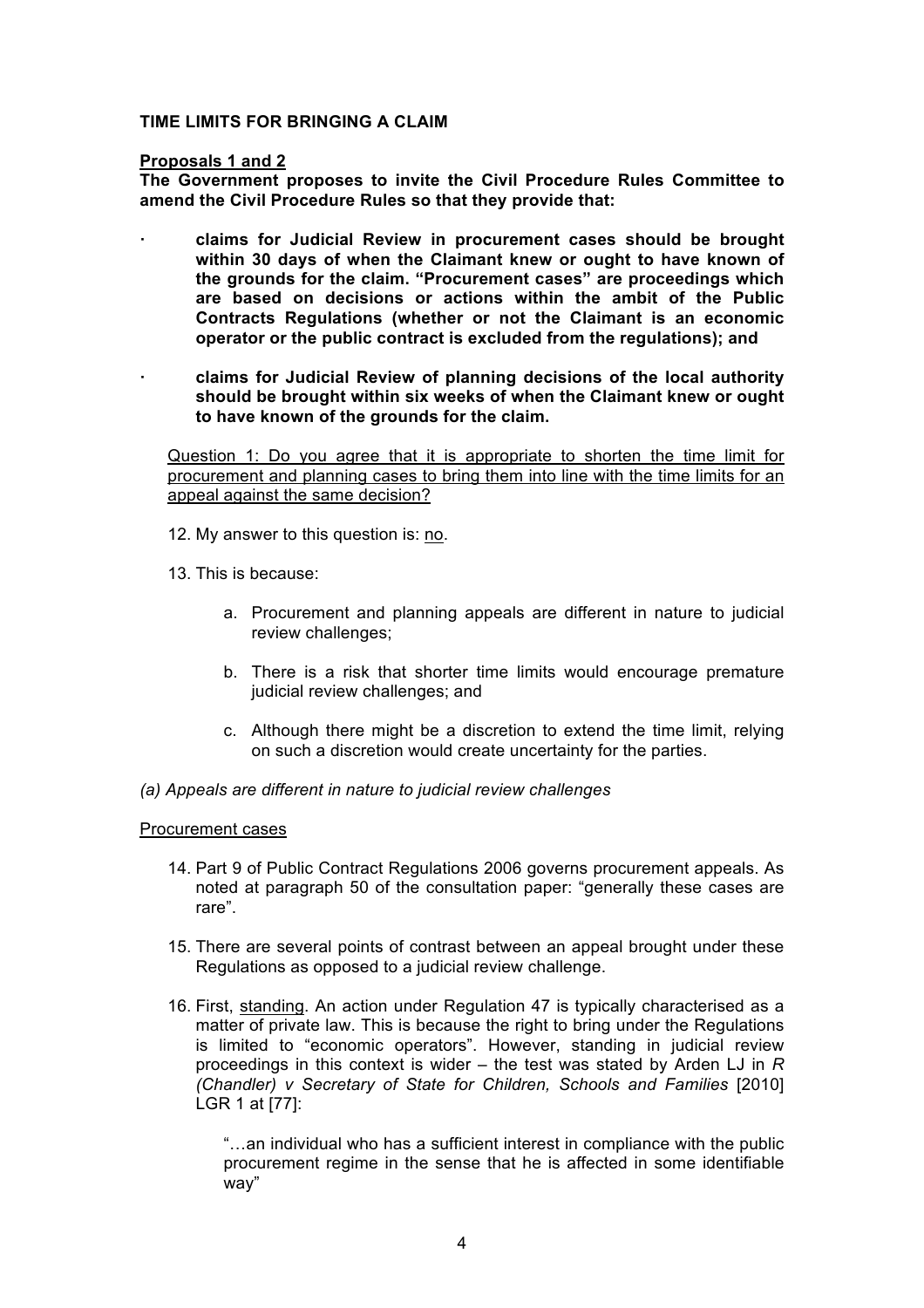- 17. Although, this is a tighter standing test than the test applied in 'normal' judicial cases it is clear that judicial review proceedings can be brought by a wider category of Claimants than just economic operators. This might include regular suppliers of an economic operator, who might himself or herself be significantly affected by the grant or withholding of a particular public contract or a trade association that might need to take steps in a case in which there had been discrimination against a class of economic operators.<sup>20</sup>
- 18. The reason this is significant is that whilst economic operators will be well aware of the progress of a procurement exercise, other parties will not necessarily have access to the same amount of information. It may take longer for such parties to find out about a decision and to collect together enough information to launch judicial review proceedings.
- 19. In this regard, the position of the parties in procurement appeals and procurement judicial review challenges are quite different.
- 20. Secondly, there is no permission stage in procurement appeals. The wording of the Regulations is such that an economic operator is entitled to bring proceedings if there has been a breach of Regulation 47A or 47B. By contrast, any judicial review challenge requires permission from the court. Therefore, the Defendant in a procurement judicial review currently has two opportunities defeat a claim before a final hearing (on the papers and on oral renewal). This points towards a longer time limit in judicial review proceedings given the procedural protections already afforded by CPR Part 54.
- 21. Thirdly, in terms of delay, at the grant of permission in judicial review proceedings in the procurement context the court is typically receptive to arguments concerning timing. Given the nature of judicial review proceedings in this context, it is relatively easy for a Defendant to rely on the practical difficulties that might arise from the award of relief in order to persuade the court to exercise its discretion to refuse permission under section 31(6) of the Senior Court Act 1981.<sup>21</sup>
- 22. Finally, some of the remedies in procurement appeals are mandatory. For instance, Regulation 47J(2) states that the court *must* make a declaration of ineffectiveness if the court is satisfied that there has been a breach of Regulation 47A or 47B (subject to the provisions in Regulation 47L, which relates to general interest grounds for not making a declaration of ineffectiveness). Furthermore, there is no discretion in relation to ordering a civil financial penalty, which *must* be ordered when a declaration of ineffectiveness is made (Regulation 47N).
- 23. By contrast, remedies in judicial review proceedings are by their nature discretionary (see section 31(6) of the Senior Court Act 1981). In this way, the court is entitled to take into account the public interest when notwithstanding that a decision is held to be unlawful. $^{22}$

 <sup>20</sup> For a discussion of this, see *R (Unison) v NHS Shared Business Services Ltd* [2012] EWHC 624 Admin)<br><sup>21</sup> See R (Unison) v NHS Shared Business Services Ltd [2012] EWHC 624 (Admin) at [17] – [52]

<sup>22</sup> See *R v Panel on Take-overs and Mergers, ex parte Datafin Plc* [1987] QB 815, 840B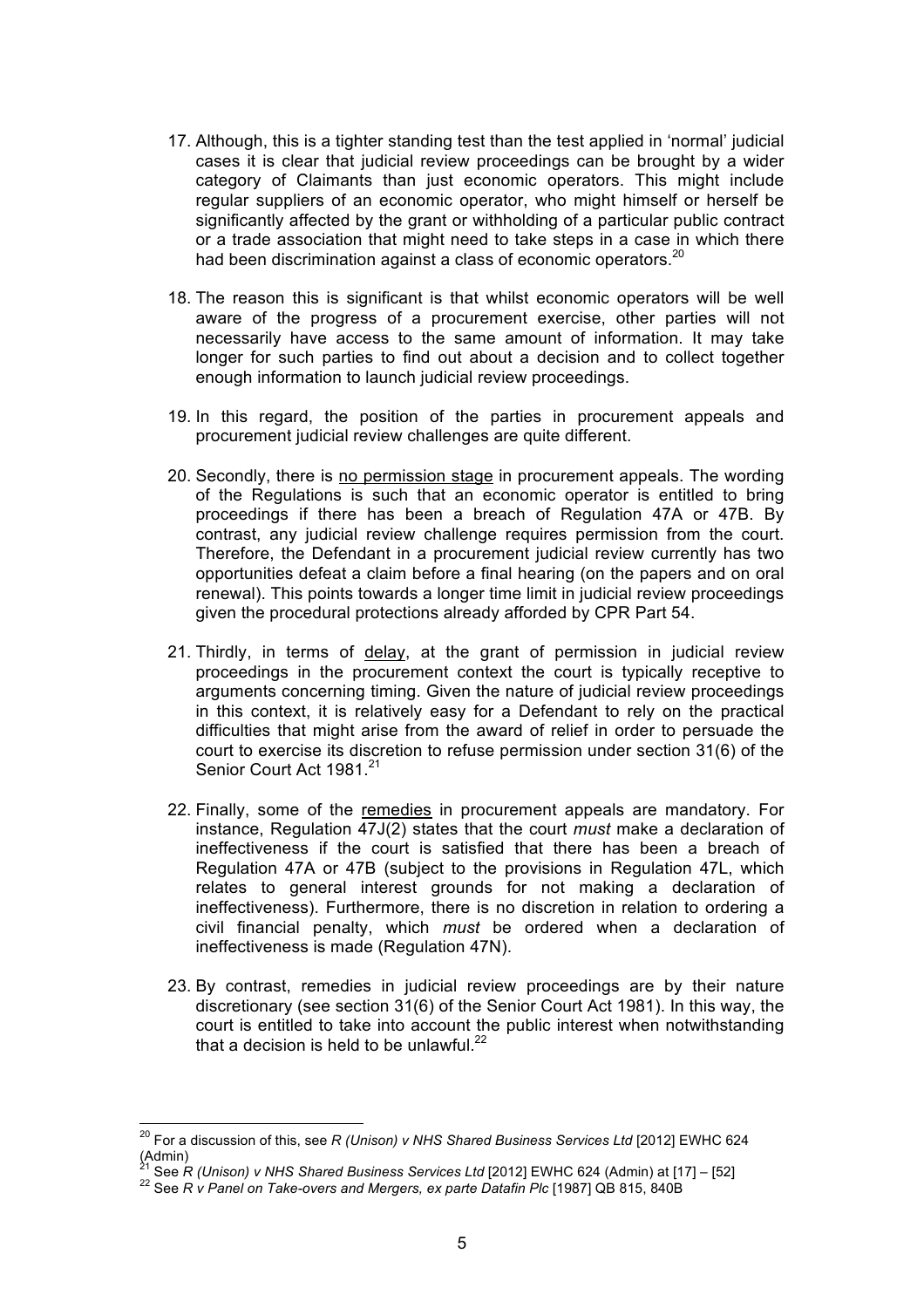24. The following factors illustrate that procurement appeals are different to judicial review challenges in certain key respects. Therefore, it does not follow that the time limit for procurement judicial reviews should mirror procurement appeals. Indeed, the fact that the Claimant in a procurement judicial review is unlikely to have full awareness or information of a relevant decision suggests that a longer time limit is appropriate in order to prevent premature applications.

### Planning cases

- 25. Many of the reasons stated above apply in the planning context.
- 26. Planning appeals are brought under Part 12 of the Town and Country Planning Act 1990. The consultation paper focuses on applications brought under section 288 to question the validity of certain orders or decisions, such as challenging decisions made under section 78 by the Secretary of State. Importantly, section 288 does not apply to most decisions by local authorities that, in practice, make the majority of planning decisions.
- 27. There are a number of points of contrast between applications under section 288 and judicial review of planning decisions.
- 28. Firstly, the standing test for a section 288 challenge is that a person must be "aggrieved". The person aggrieved test is narrower than the standard "sufficient interest" test as shown by the factors outlined by Pill LJ in *Ashton v Secretary of State for Communities & Local Government* [2010] EWCA Civ 600 at [53] – participation in the planning process and substantive interest in the outcome are both important factors.
- 29. This links with the manner in which most section 288 appeals arise. An appeal under section 288 will often follow a refusal by a local planning authority to grant planning permission for a development or to grant it subject to conditions; a subsequent appeal being made to the Secretary of State against the authority's decision; and then the determination of that appeal by the Secretary of State.
- 30. Therefore, an individual wishing to pursue a section 288 appeal will have been involved in a thorough and complicated procedure and well aware of the progress of the issues involved.
- 31. By contrast, a Claimant in judicial review proceedings might be unaware of the progress of the substantive issues and may need time for formulate a challenge to the relevant planning decision. As noted previously, this extra time can also allow a Claimant the opportunity to take stock rather than hastily issuing a premature claim.
- 32. Secondly, the time limit in section 288 is deliberately very strict and cannot be extended.<sup>23</sup> The reason for this is that the decisions to which section 288 applies have usually been through several processes and the section 288 challenge represents the final possible stage for such decisions. These decisions often relate to large scale planning decisions that are "called-in" by the Secretary of State.

<sup>&</sup>lt;sup>23</sup> R v Cornwall County Council, ex parte Huntington [1992] 3 All ER 566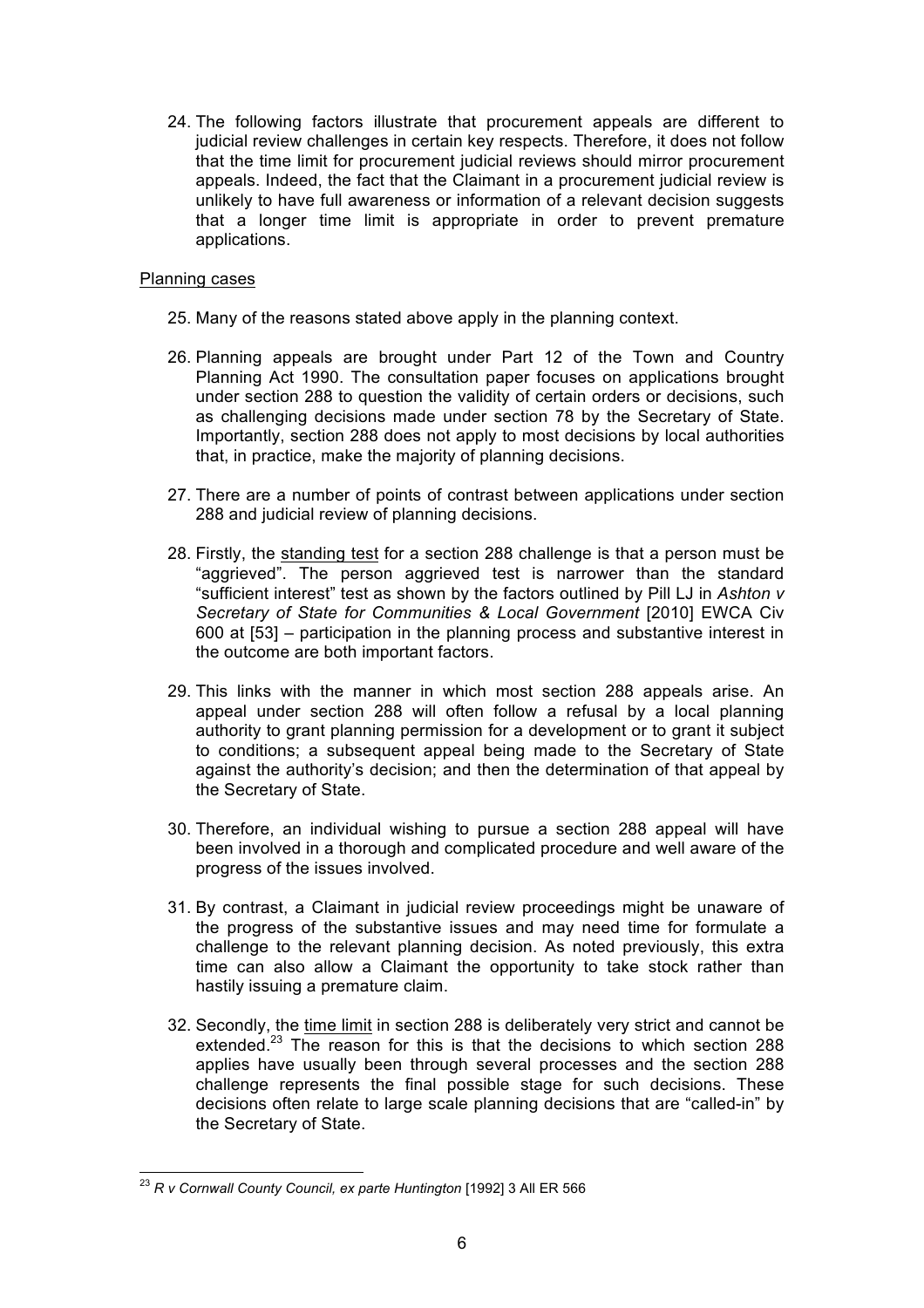- 33. By contrast, the decisions to which many judicial review challenges apply have not been through these multi-layered decision-making processes and are not always large-scale planning decisions. In this context, an extremely strict time limit does not appear to be appropriate – the requirement for promptness provides the necessary discretion to allow the court to make a decision about whether a challenge has been brought sufficiently quickly and mitigate some of the prejudice to any of the parties.
- 34. Furthermore, it is right to say that the practice of the courts in relation to planning cases is to adopt a relatively strict approach to timing. Indeed, at one point it was thought that there was a "six week rule" for planning judicial reviews,<sup>24</sup> although this was later corrected by the House of Lords in *Burkett*. <sup>25</sup> However, the approach of the courts remains firm in relation to planning challenges, as noted by Keene LJ in *R (Finn-Kelcey) v Milton Keynes Borough Council* [2008] EWCA Civ 1067 at [22]:

"The importance of acting promptly applies with particular force in cases where it is sought to challenge the grant of planning permission."

- 35. Fourthly, there is no permission stage in section 288 challenges. Repeating the point made above, the Defendant in a planning judicial review currently has two opportunities defeat a claim before a final hearing (on the papers and on oral renewal). This points towards a longer time limit in judicial review proceedings given the procedural protections already afforded by CPR Part 54.
- 36. Fifthly, the remedies in section 288 appeals are limited to just quashing orders (see section 288(5)), whereas judicial review remedies are wider and include quashing orders, mandatory orders, injunctive orders and declaratory orders.
- 37. In summary, it is plain that section 288 appeals are quite different to judicial review claims. In particular, section 288 relates to decisions that are likely to have large-scale impact and have already been through lengthy processes (including a prior appeal) – in that context, a strict six-week time limit can be justified.<sup>26</sup>
- 38. However, in the judicial review context more flexibility is required in order to give Claimants who may not have been fully aware of the planning permission process more time to formulate their cases and seek legal advice. Any legal advice would emphasise the importance of acting promptly and might advise against pursuing the claim.
- 39. The reasons stated at paragraph 56 of the consultation paper for shortening time limits in judicial review cases suggest that appeals and judicial reviews are both different routes that a Claimant can use to challenge a decision. This is not the case: in both contexts, a limited number of parties can make an appeal; whilst appeals can relate to different issues to those brought by way of judicial review.

<sup>&</sup>lt;sup>24</sup> See R v Ceredigion County Council, Ex p McKeown [1998] 2 PLR 1<br><sup>25</sup> R (Burkett) v Hammersmith and Fulham London Borough Council [2002] UKHL 23 at [53]<br><sup>26</sup> In this regard, it is unfortunate that the consultation ques with the time limits for an appeal against the same decision" because JR and section 288 appeals focus on different kinds of decision.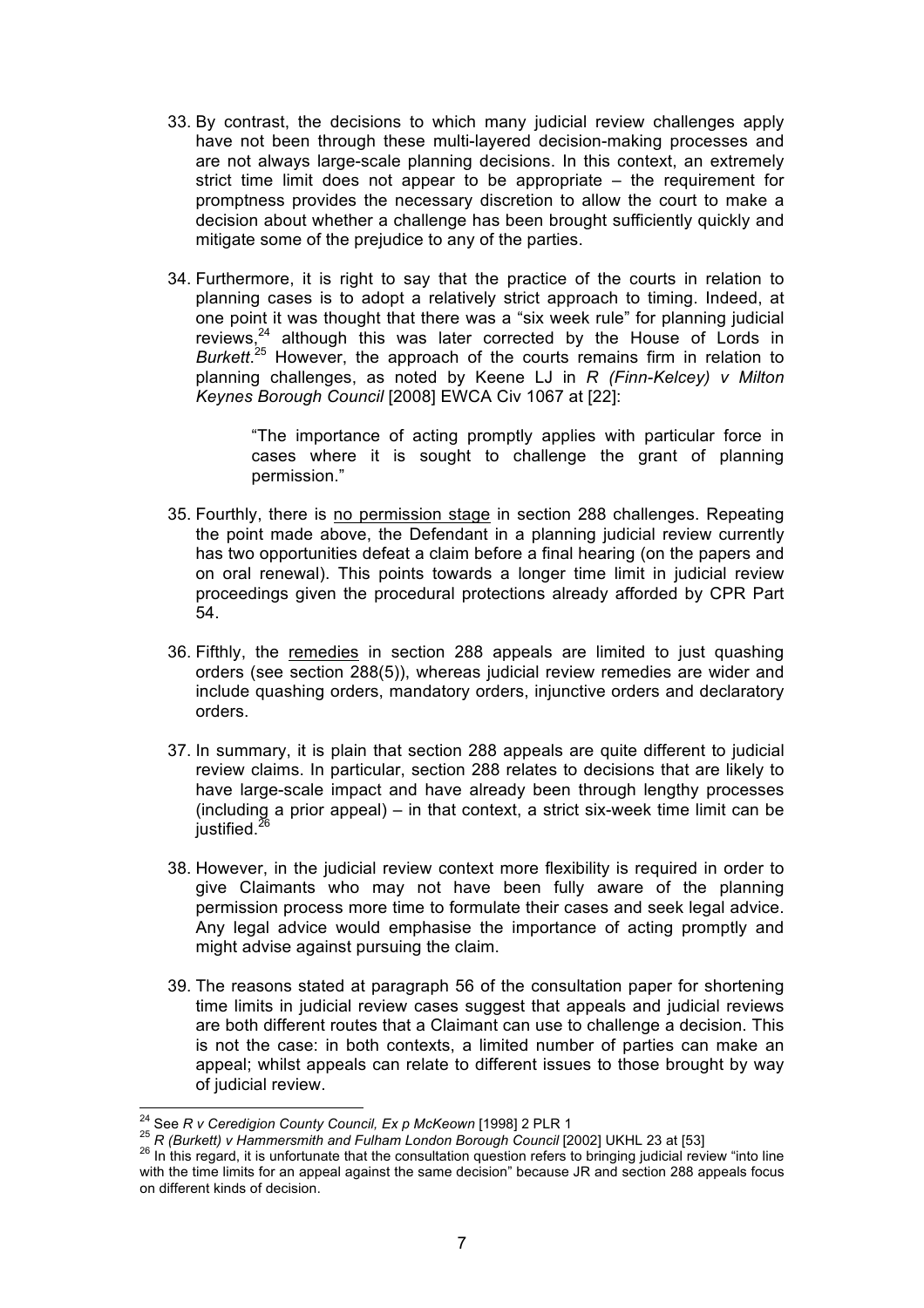- 40. The suggestion is that Claimants opt to use judicial review because it has a more generous time limit to the statutory appeals. However, a potential appellant could not pursue a judicial review as an alternative because of the need to avail oneself of any alternative remedy.
- 41. For these reasons, it is too simplistic for the Government to proceed on the basis that all procurement and planning challenges should have six-week time limits.

### *(b) There is a risk that shorter time limits would encourage premature judicial review challenges*

- 42. I consider this in more detail in relation to Question 2. However, the risk of premature challenges goes to the appropriateness of imposing shorter time limits. As mentioned above, there would be an increased likelihood of premature challenges.
- 43. If time was tight and a client sought advice about whether to challenge a procurement or planning decision, some lawyers would recommend issuing a claim form with truncated or general grounds. Assuming permission was refused, these grounds could then be later developed at oral renewal.
- 44. This is unsatisfactory given the importance of the pre-action protocol and the need to reduce litigation costs.

*(c) Although there might be a discretion to extend the time limit, relying on such a discretion would shift the onus onto the Claimant and is otiose*

- 45. I consider this in more detail in relation to Question 3. However, relying on a discretion to extend a time limit is uncertain for both parties and shifts the onus onto the Claimant to show why the time limit should be extended.
- 46. Currently, the onus is on the Defendant to show why a claim was not brought promptly. The Defendant can raise the issue if it chooses, or not raise it because of the limited prejudice that is likely to be caused by a particular challenge.
- 47. By shifting the onus, Claimants may have to argue points unnecessarily in order to protect their position, which could lead to the unnecessary use of court time.
- 48. Furthermore, such a discretion is also otiose because the requirement to act promptly already contains within it a judicial discretion to refuse permission for late claims.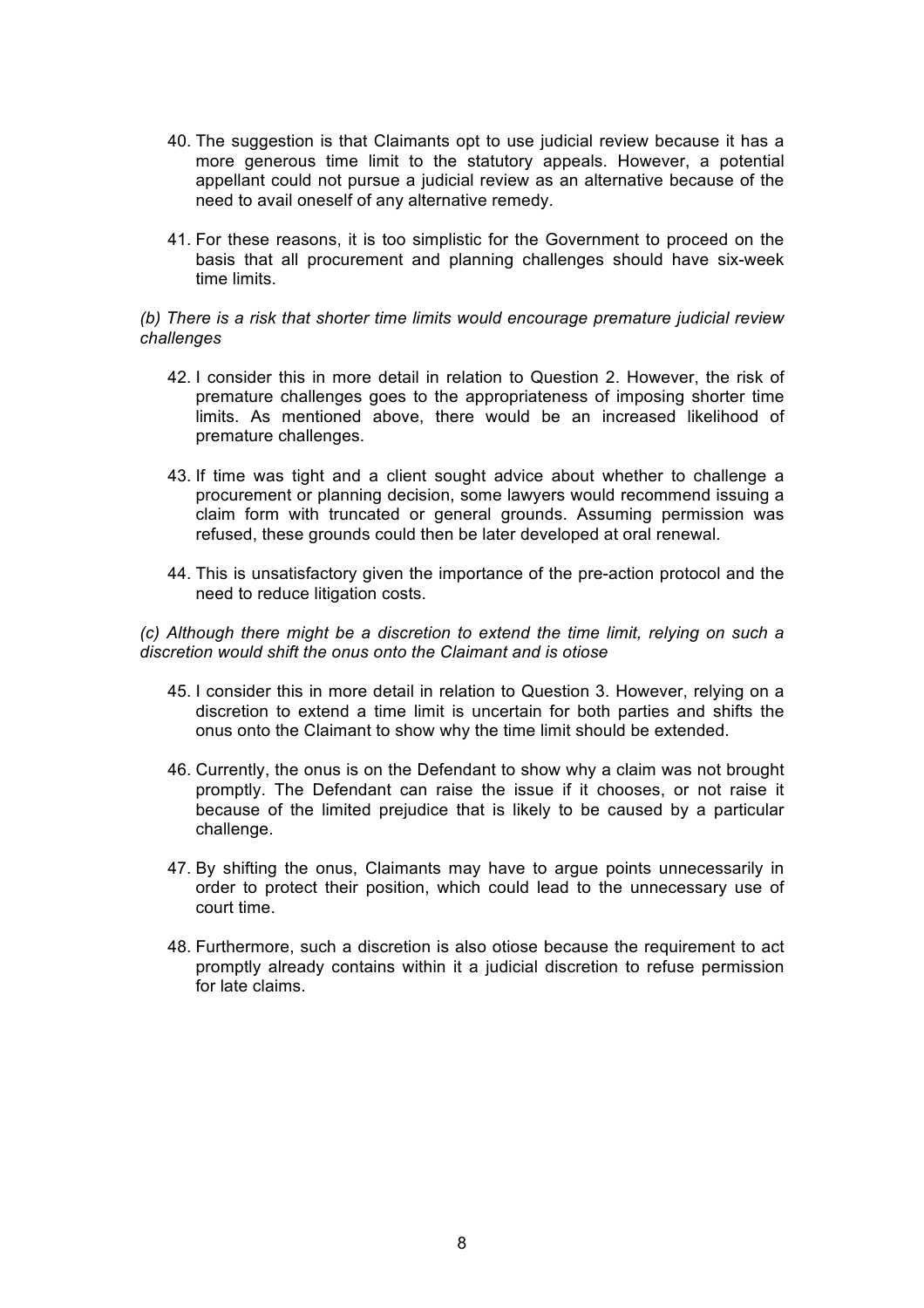Question 2: Does this provide sufficient time for the parties to fulfil the requirements of the Pre-Action Protocol? If not, how should these arrangements be adapted to cater for these types of case?

- 49. My answer to the first part of the question is: no.
- 50. The Pre-Action Protocol requires a letter before claim to be sent by Claimants to the Defendant public authority. The letter usually sets out the essence of the claim and the Defendant is then obliged to respond within 14 days of receiving. After the 14-day period has expired, the Claimant is then permitted to issue proceedings and remain in compliance with the protocol.
- 51. It should be recorded that the introduction of the pre-action protocol in judicial review has been largely welcomed. $^{27}$  Benefits of the protocol include greater understanding of the issues at an earlier stage as well as focusing the minds of the parties. Furthermore, the likelihood of settlement or negotiation without the need for proceedings is increased, thereby saving time and costs.
- 52. In these respects, having time to complete the steps of the protocol is  $im$ portant – indeed, failure to do so can have cost consequences.<sup>28</sup>
- 53. Having a six-week period to complete the pre-action protocol before issuing proceedings would be tight for many Claimants. Using a practical example:
	- a. A resident may find out that planning permission has been granted for a development one week after the decision was made.
	- b. The resident may take one or two weeks to realise that the decision is susceptible to legal challenge and assess the viability of challenging the decision. For most Claimants this will involve deciding to find and visit a solicitor, as against and making a decision to use their own finances to fund the litigation.
	- c. Then the solicitor may take one week to make an initial assessment of the challenge and instruct counsel. At this point a letter before claim may be sent. This is four weeks after the decision was made.
	- d. Two weeks later, the reply should be received from the Defendant. At this point six weeks would have elapsed, and so the Claimant would be forced to issue proceedings notwithstanding the prospect of settlement or negotiation.
- 54. These time-scales are indicative of the processes that a would-be Claimant needs to go through before issuing proceedings in a normal case.<sup>29</sup> The combined effect of a six-week time limit for a judicial review challenge *and* the requirement to complete the pre-action protocol is likely to negate the value of both: needless and hastily brought claims that are time consuming for the Defendant to manage and lost opportunities for the parties to settle or engage in the issues prior to the issuing of proceedings.
- 55. In order to avoid this problem, there are two options: maintain the "promptly and in any event within three months" time limit or abandon the pre-action protocol. Merely altering a feature of the pre-action protocol – such as

<sup>&</sup>lt;sup>27</sup> Bondy and Sunkin, *The Dynamics of Judicial Review Litigation* (Public Law Project: 2009), pp 25 – 27<br><sup>28</sup> R (Bahta) v Secretary of State for the Home Department [2011] EWCA Civ 895<br><sup>29</sup> Urgent judicial review claims

cases (which are often immigration removal cases) solicitors often have delegated legal aid powers, the use of generic grounds is not unusual and counsel may not be instructed.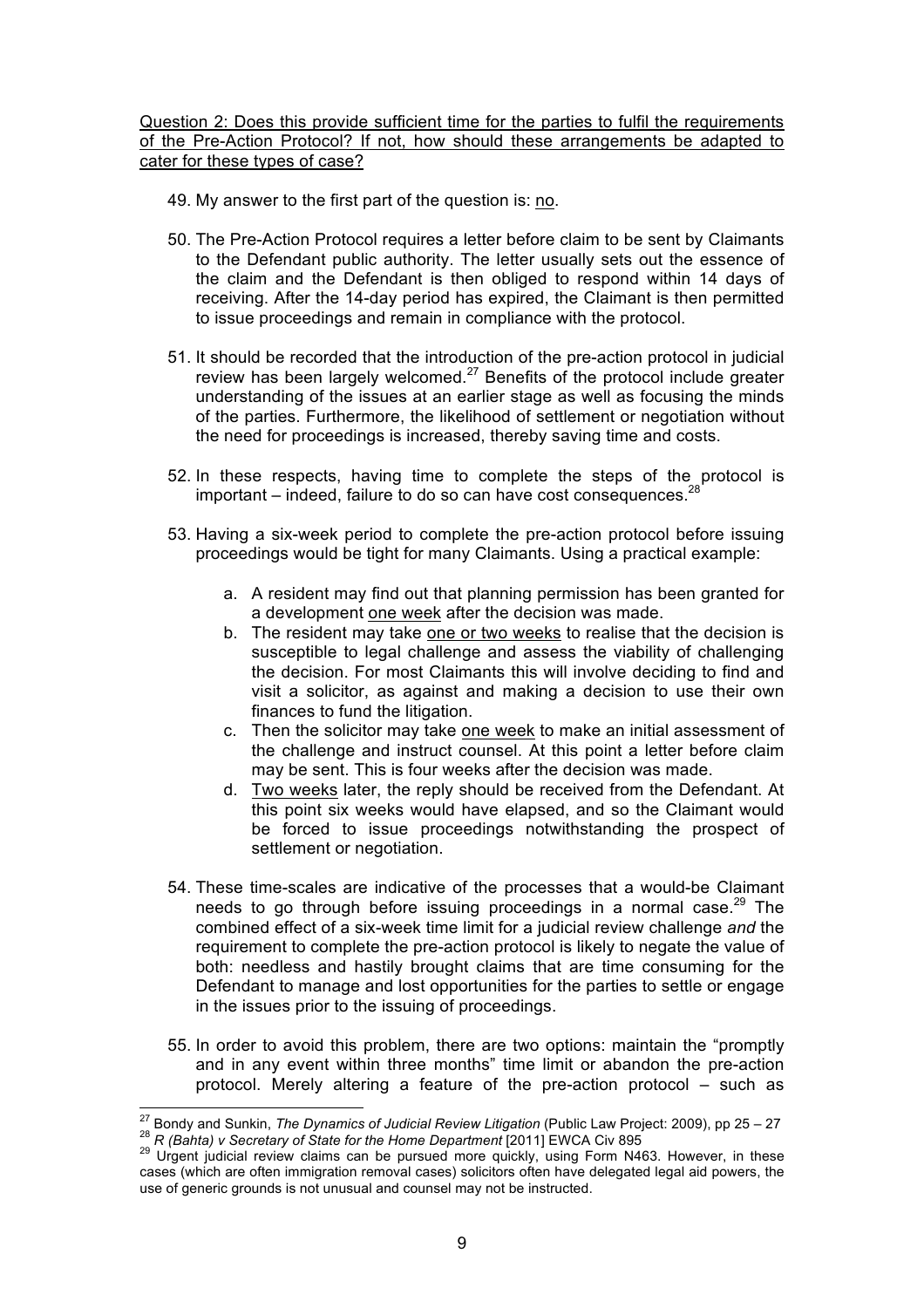tightening the response deadline for Defendants to 7 days – is only likely to produce more problems such as increased pressure on the public authorities. However, abandoning the protocol would mean losing the current benefits it affords – early recognition of issues and a valuable means of keeping cases from being litigated if at all possible.

- 56. It is for this reason that a six-week time limit is likely to be self-defeating as a means of reducing the time and resources spent by public bodies dealing with legal challenges.
- 57. Accordingly, arrangements under the pre-action protocol could not be adequately altered to allow the benefits of the protocol *and* achieve the policy aims behind the proposal to shorten the time limits of either planning or procurement judicial reviews.

Question 3: Do you agree that the Courts' powers to allow an extension of time to bring a claim would be sufficient to ensure that access to justice was protected?

- 58. On balance, my answer to this question is: no.
- 59. As noted in my answer to Question 1, the reliance on a discretion to extend time shifts the onus onto the Claimant to argue why an extension of time should be granted.
- 60. Ultimately, whether such a discretion would ensure access to justice depends on how the discretion is interpreted. Many discretions in the CPR are qualified by the requirement that an extension should be "just and equitable".
- 61. My principal concern is that a Claimant seeking to bring entirely legitimate proceedings and who has entirely blameless reasons for not being able to issue proceedings within six-weeks faces the uncertainty of permission being refused on a timing basis alone. This may be a problem of "bedding-in" a new legal rule, and case law would be required to give lawyers and clients guidance.
- 62. However, my view is that this is largely unnecessary because the requirement to act promptly already contains the necessary discretion to refuse permission for claims that are brought late. Any procurement or planning lawyer advising a client to bring judicial review proceedings after six weeks have elapsed would advise the client that there is a risk of the court holding that there has been a lack of promptitude (see the *Unison* and *Finn-Kelcey* cases cited above).
- 63. I can appreciate that from a perspective of a public authority, shifting the onus onto the Claimant in this manner would provide a further layer of procedural protection from some judicial review claims. However, the layer is "thin" because of the uncertainty inherent in a discretion of this nature.
- 64. The reason my position on this question is "on balance" is that I can foresee that if a six-week time limit *plus* a discretion were introduced in planning and procurement cases, the position on timing may well be identical to the current position – i.e. late claims that are prejudicial to the public interest would be filtered out. However, if that was the case – and nothing were to change in substance – the case for reducing the time limit falls away.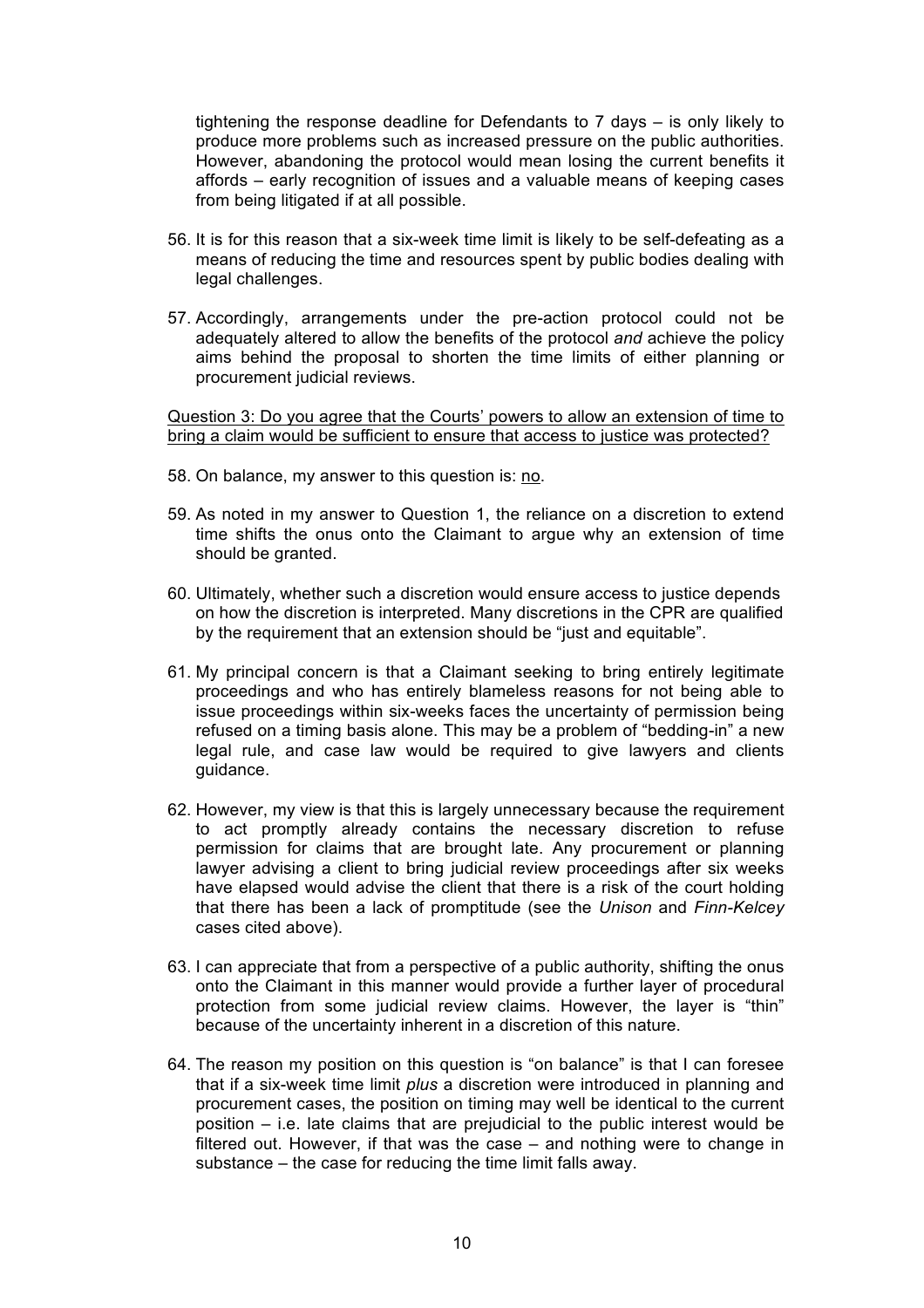Question 4: Are there any other types of case in which a shorter time limit might be appropriate? If so, please give details

- 65. My answer to this question is: no.
- 66. I can understand that the reason why procurement and planning judicial reviews have been chosen by the Government. These are categories of case that may have an effect on business. In both categories, third parties such as suppliers and contractors may be inconvenienced by having to wait for the resolution of legal proceedings.
- 67. These sorts of cases are often described as being "polycentric", which means that they touch on complex matters of policy and resource allocation that courts are not best placed to deal with. The courts are alive to this and typically exercise restraint in these areas.<sup>30</sup>
- 68. An area similar in substance to procurement and planning is what could be called "commercial" judicial review. Such cases often have a polycentric aspect to them – see for instance: the challenge to the Digital Economy Bill;<sup>31</sup> the challenge to the ban on cigarette dispensers;<sup>32</sup> and the PPI litigation.<sup>33</sup> The outcome of each of these cases had the potential to have an impact on British business. On the underlying logic of the proposals, it therefore follows that such claims should also be subject to a six-week time limit.
- 69. There are two difficulties with this:
	- a. Unlike procurement and planning, there is no statutory structure for appeals in the commercial context. Accordingly, making such challenges subject to a six-week rule would be arbitrary.
	- b. There is a difficulty of defining what is a "commercial" judicial review. On a wide reading, it might be possible to characterise an immigration judicial review as "commercial" given that private sector contractors perform many functions of the UK Border Agency.
- 70. The above is notwithstanding my overall view that a six-week time limit is inappropriate for procurement and planning judicial review challenges.

<sup>&</sup>lt;sup>30</sup> See *De Smith's Judicial Review* (6<sup>th</sup> ed) (Sweet & Maxwell: 2007) at 1-033 – 1-036<br><sup>31</sup> *R (British Telecommunications Plc) v Secretary of State for Business, Innovation and Skills* [2011] EWHC 1021 (Admin)<br>
<sup>32</sup> R (Sinclair Collis Ltd) v Secretary of State for Health [2011] EWCA Civ 437

<sup>&</sup>lt;sup>33</sup> R (British Bankers Association) v The Financial Services Authority [2011] EWHC 999 (Admin)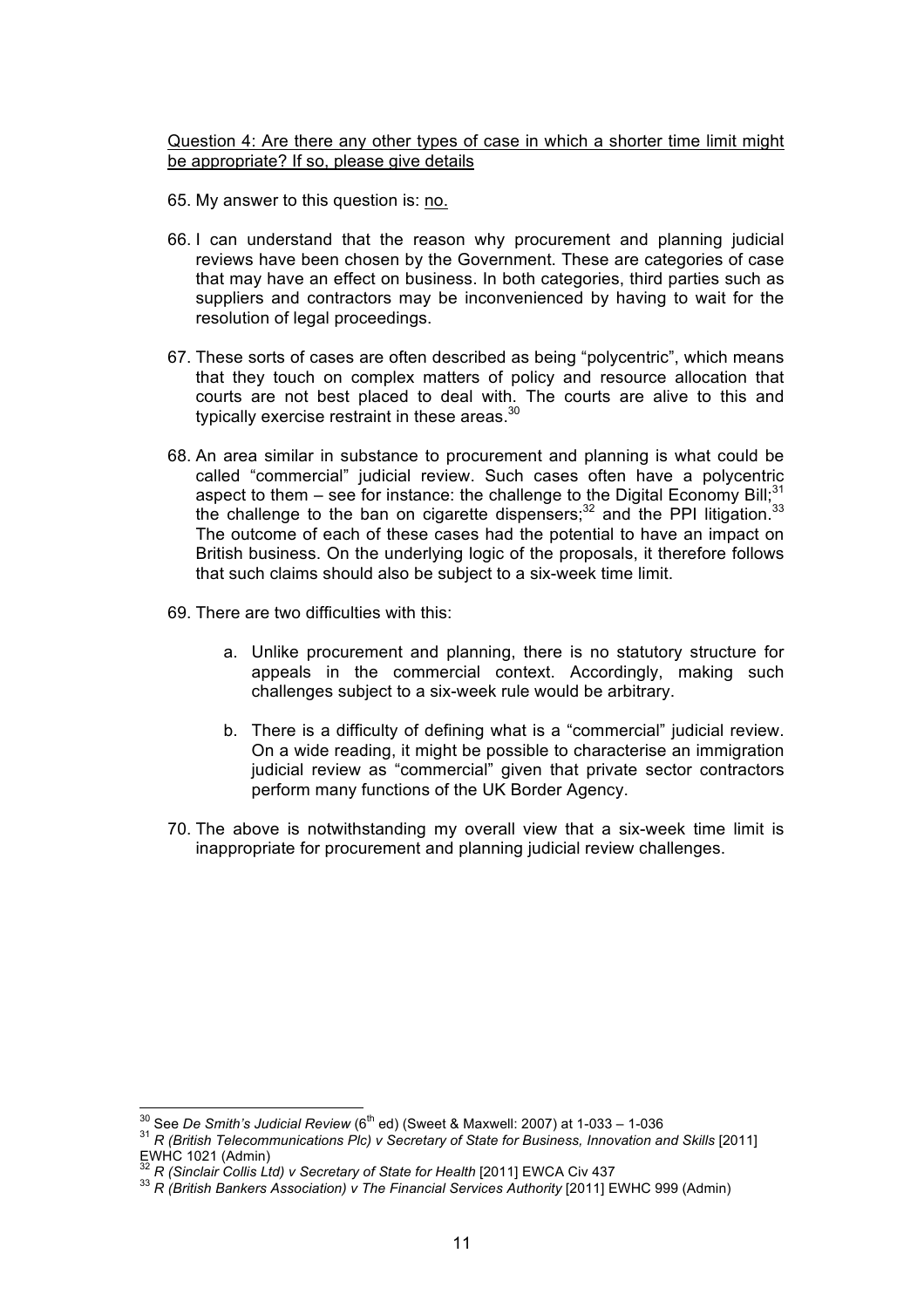### **Proposal 3<sup>34</sup>**

**We propose to invite the Civil Procedure Rules Committee to review the current wording of the Civil Procedures Rules, and in particular Part 54.5, to make clear that any challenge to a continuing breach or cases involving multiple decisions should be brought within three months of the first instance of the grounds and not from the end or latest incidence of the grounds.**

Question 5: We would welcome views on the current wording of Part 54.5 of the Civil Procedure Rules and suggestions to make clear that any challenge to a continuing breach of multiple decisions should be brought within three months of the first instance of the grounds and not from the end or latest incidence of the grounds.

- 71. There may be a "continuing breach" in may public law contexts such as a continuing breach not to provide an individual with a community care assessment, or a continuing breach not to treat an individual as homeless. Until such breaches are remedied they are continuing.<sup>35</sup> This can provide a basis that any delay might be disregarded.
- 72. However, in this answer I focus on a specific form of continuing breach that arises from unlawful policies or practises.
- 73. In my work with Medical Justice, I have been involved in challenging policies and practises by way of judicial review. These cases are:
	- a. *R (Medical Justice) v Secretary of State for the Home Department* [2011] EWCA Civ 1710.

In this case we challenged a policy that enabled certain categories of immigration detainees to be removed from the UK with less than the normal 72-hour notice period. We successfully argued that this "zero-notice" policy abrogated the constitutional right of access to justice because an individual subject to the policy would find it extremely difficult to mount an effective legal challenge with no notice of being removed.

The policy under challenge was adopted on 11 January 2010.

The claim was filed on 6 April 2010, i.e. just over 3 months from when the policy was adopted.

b. *R (MD (Angola)) v Secretary of State for the Home Department* [2011] EWCA Civ 1238

> We intervened in this case which concerned the treatment of immigration detainees with HIV. Part of the case concerned whether there was an adequate system in placed for the treatment of HIV in Immigration Removal Centres (IRCs). As interveners, part of our case was that the arrangements in IRCs for those with HIV was (and is) extremely poor, with missed medication being a common occurrence as well as

 $34$  The substance of this part of my response has also been submitted as part of Medical Justice's consultation response (which I was responsible for drafting).

See for instance *R (H) v London Borough of Brent* [2002] EWHC 1105 (Admin).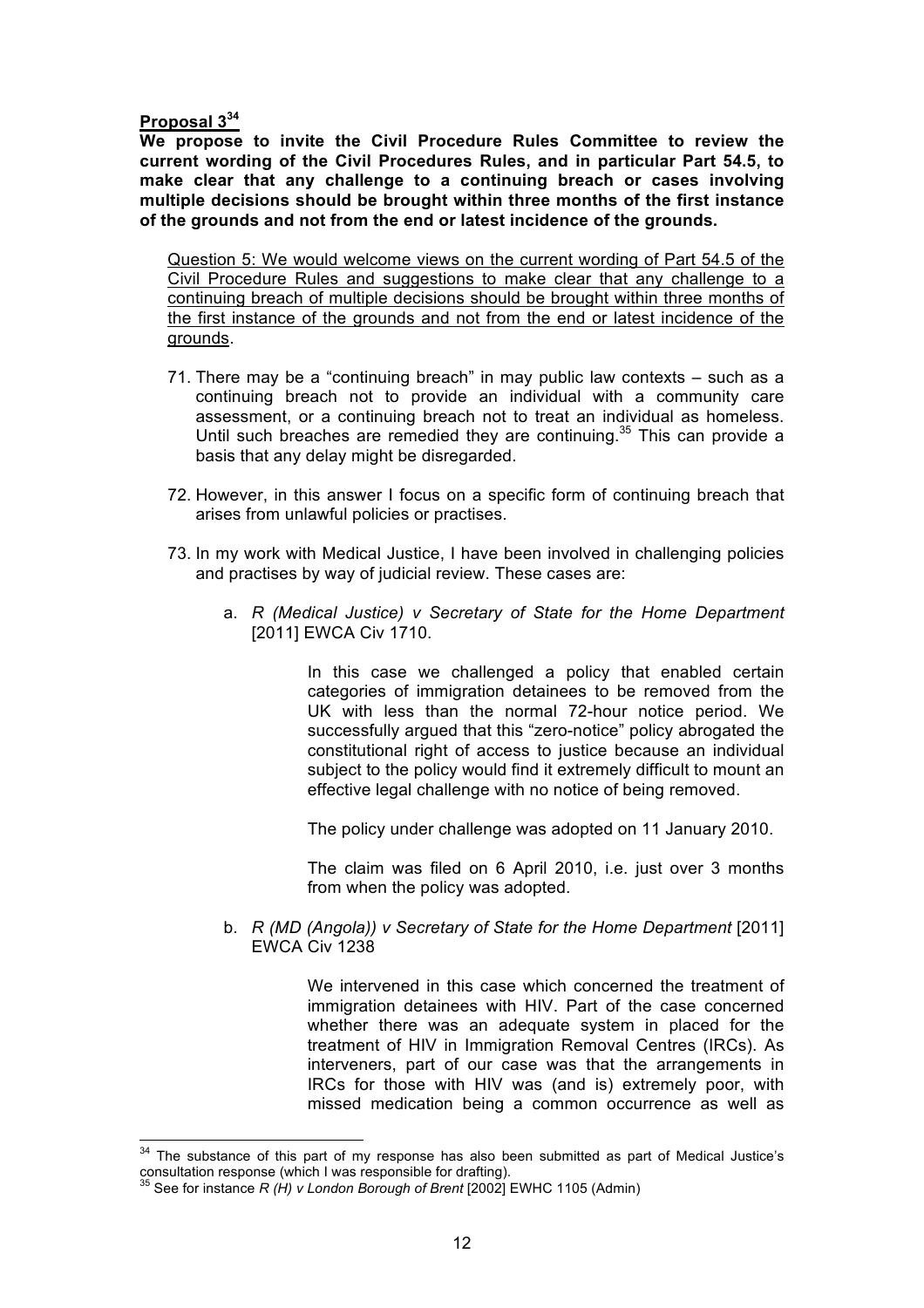routine failures to comply with the guidance of the British HIV Association (BHIVA).

This part of the case therefore was a challenge to the overall practice of providing adequate healthcare in IRCs.

c. *HA (Nigeria) v Secretary of State for the Home Department* (Court of Appeal proceedings ongoing).

> In this case, we have jointly intervened with MIND. The case concerns an immigration detainee with severe mental health problems and his poor treatment whilst held in detention. The judge at first instance found that there was a violation of Article 3 ECHR and that relevant policy concerning the detention of those who are mentally ill was unlawful. That policy was adopted in 26 August 2010.

> Part of our submissions to the court relate to the unlawfulness of the policy as well as the general practises of IRCs to the treatment of those with mental illness.

d. *R (RAN and others) v Secretary of State for the Home Department* (Administrative Court proceedings ongoing)

> In this case, we are supporting several claimants who have been subject to mistreatment in their home countries. It is their case that they have independent evidence that they were victims of torture. Accordingly, the effect of the relevant rules and policy is that these individuals should not be detained. It is our case that systemic failure in how these rules are applied has created a continuing state of illegality.

> Accordingly, an important part of our case relates to the systemic failures in the system and amounts to a continuing breach.

- 74. I have set these cases out to demonstrate that in the litigation in which Medical Justice is often engaged we are normally concerned with a continuing state of affairs brought about by (a) unlawful policies or (b) unlawful practices.
- 75. It is clear from paragraphs 61 65 of the consultation paper that the Government intends to prevent such cases from being heard because these cases are "essentially frustrating the application of the three month time limit".
- 76. In my view, this would be a highly retrograde step for the following reasons:
	- a. Negotiations: Litigation is always a last resort for a small charity like Medical Justice. It is better to initially seek to negotiate improvements directly with the Home Office or the UK Border Agency. Occasionally, they are receptive to our input. Changes arrived through negotiation can be better in terms of outcomes and implementation. However, such negotiations can be extremely time consuming. The negotiations prior to the proceedings in *RAN and others* have occurred over several years. If we were forced to issue proceedings by reason of a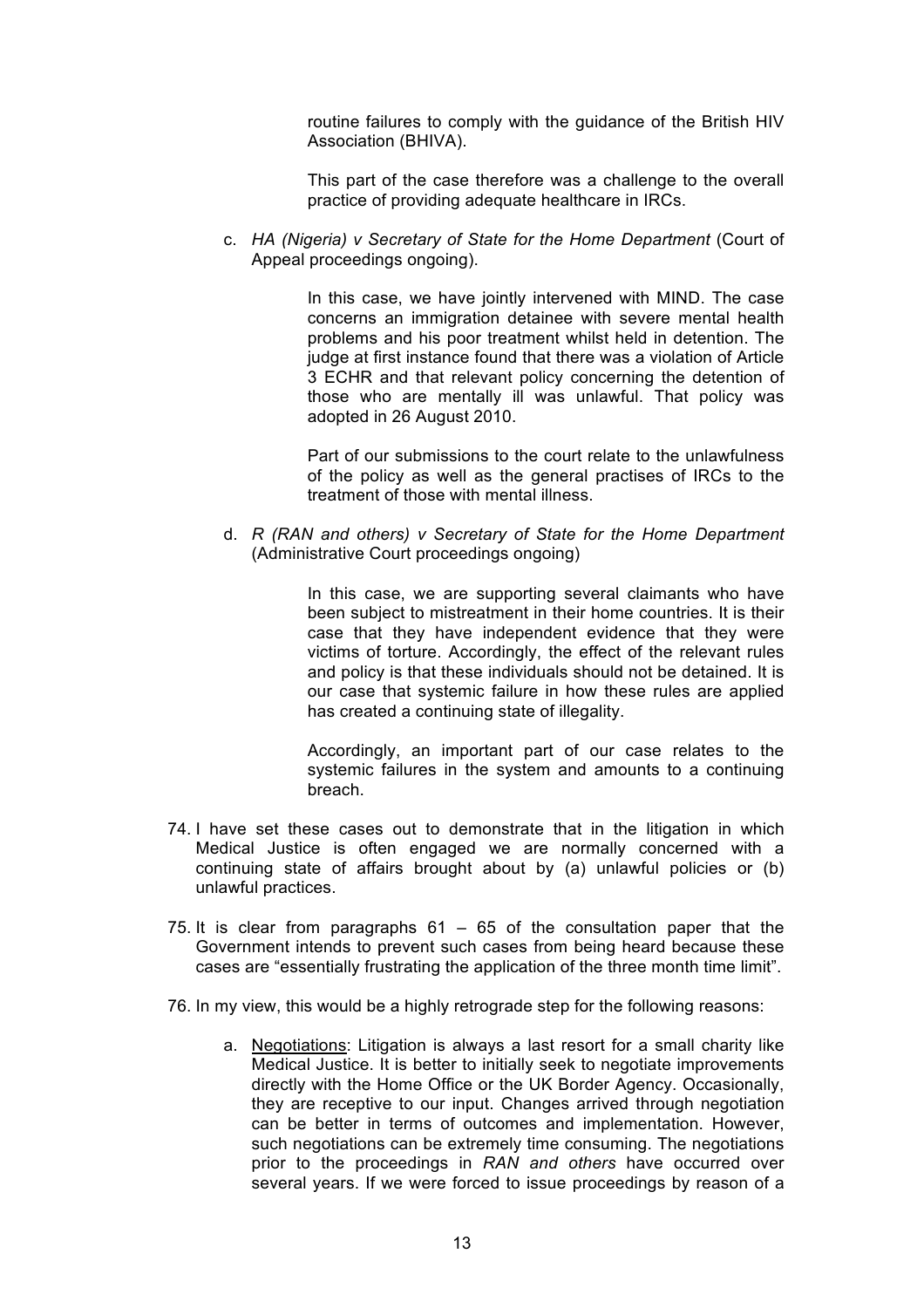change in approach to the time limits in CPR Part 54, we would lose the opportunity to meaningfully engage and may be forced to litigate unnecessarily.

- b. Effective scrutiny: It is the experience of Medical Justice that consultation with the Home Office or the UK Border Agency is often an tokenistic exercise, where legitimate concerns are not taken on board or addressed. These concerns frequently concern the legality of changes in policy, such as in the *HA (Nigeria)* case. Recourse to the courts is often the only opportunity to have a policy change subject to effective and independent scrutiny.
- c. Evidence necessary: The evidence necessary to bring an effective challenge to a policy or practise is often significant. This takes time to gather and compile. For instance, in the *MD (Angola)* and *RAN and others* Medical Justice's position was supported by dossiers that were created as the result of painstaking research and analysis. It would severely compromise our ability to construct a proper evidence base if we were limited in cases of continuing breaches to a 3 month time limit.
- d. Efficiency: Furthermore, such test cases are a more efficient way of resolving commonly occurring issues. In *RAN and others* it is our hope that our client group would benefit from an authoritative judicial ruling which will prevent an ongoing wave litigation which concerns the failures to properly implement Rule 35 of the Detention Centre Rules 2001. A single test case can obviate the need for other would-be claimants to pursue proceedings. On this basis, the proposal may increase costs overall.
- e. Impact on client group: The issues we choose to litigate are chosen carefully and typically have a wide impact on our client group, immigration detainees. Our cases highlight the systemic failings in aspects of the immigration detention system. For instance in *Medical Justice* we were able to vindicate the constitutional right of access to justice for a number of vulnerable groups including those at risk of suicide and unaccompanied minors. We seek to shine a light into dark and remote corners of the state's control over vulnerable individuals. In principle, we would object to any proposal that sought to prevent this.
- f. Rule of law: The notion that such cases might be prevented from being heard on the basis of a technicality is objectionable to the constitutional role of the court in supervising the actions of the executive.<sup>36</sup>
- g. Artificiality: Finally, there is a degree of artificiality in requiring a particular date to be identified in cases where such a date does not exist. In cases where there is a challenge to certain practises, these often develop over time – there is no single point where the practise suddenly "appears". In *RAN and others* and *MD (Angola)* there was no point where the practises in question could be said to have simply

 <sup>36</sup> By analogy see: *R v Inland Revenue Commissioners, ex parte National Federation of Self-Employed and Small Businesses Ltd* [1982] AC 617, 644E-G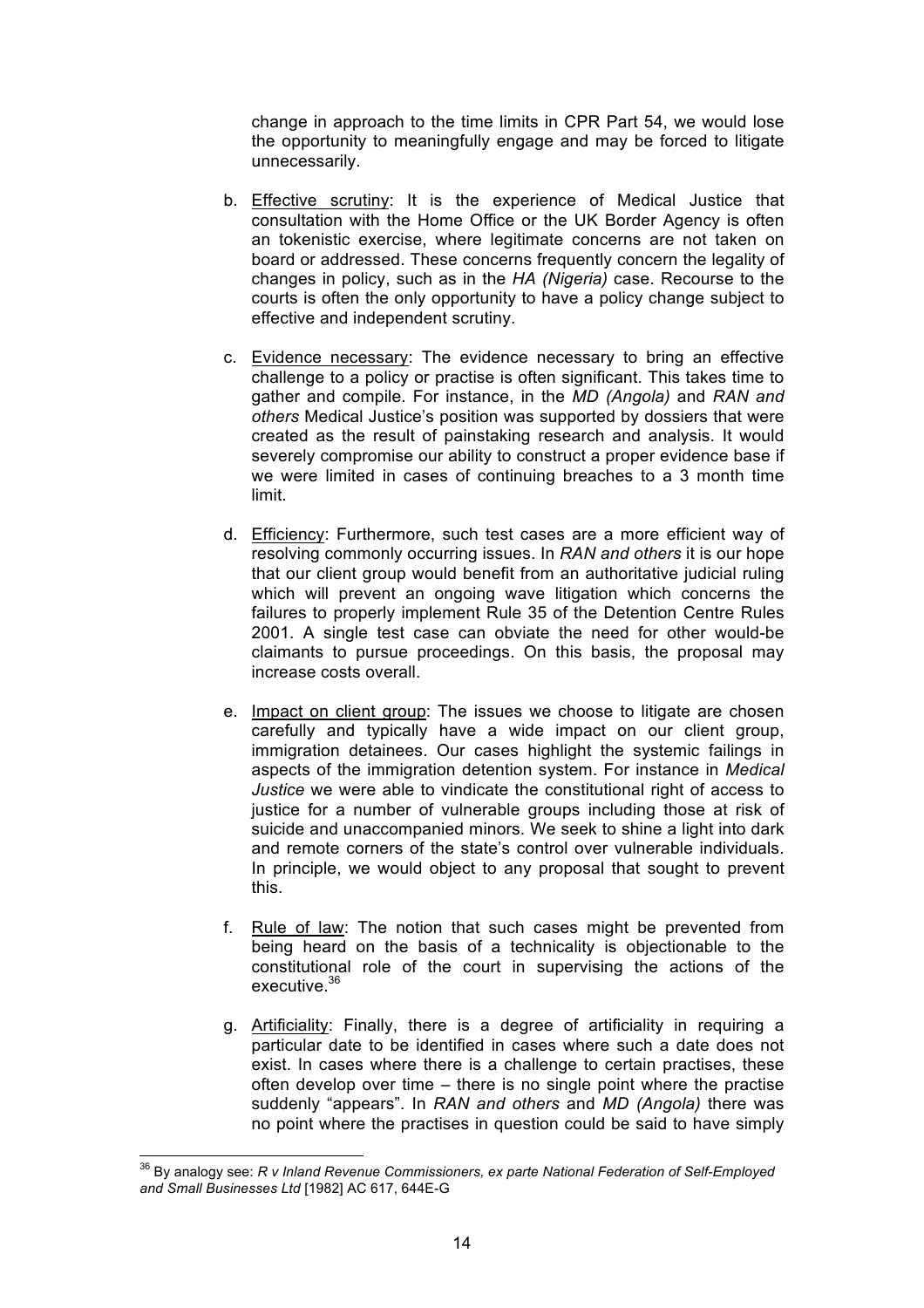begun. In these cases, there is no attempt to frustrate the time limit in CPR 54.5 – instead, these cases simply illustrate that in cases of continuing breaches, the wording of CPR 54.5 does not accommodate the issues raised.

77. These factors demonstrate that if there is a problem with the wording of CPR 54.5, this problem is because it does not sufficiently take into account cases where there are continuing breaches. Accordingly, it is my view that if CPR 54.5 is to be amended, any change should take account of this problem.

Question 6: Are there any risks in taking forward the proposal? For example, might it encourage claims to be brought earlier where they might otherwise be resolved without reference to the court?

- 78. The factors noted above represent the possible risks of taking forward the proposal regarding continuing breaches.
- 79. In summary:
	- a. Premature claims are more likely as organisations may be forced to issue proceedings rather than engage in negotiations. These claims may also suffer from an impoverished evidence base.
	- b. It would be inefficient to prevent test case litigation that obviates the need for numerous claims raising similar issues. In this way, resources may be needlessly expended.
	- c. There is a risk that vulnerable client groups that rely on the strategic litigation of organisations like Medical Justice may suffer the effects of unlawful policies or practises that may not be challenged by way of judicial review.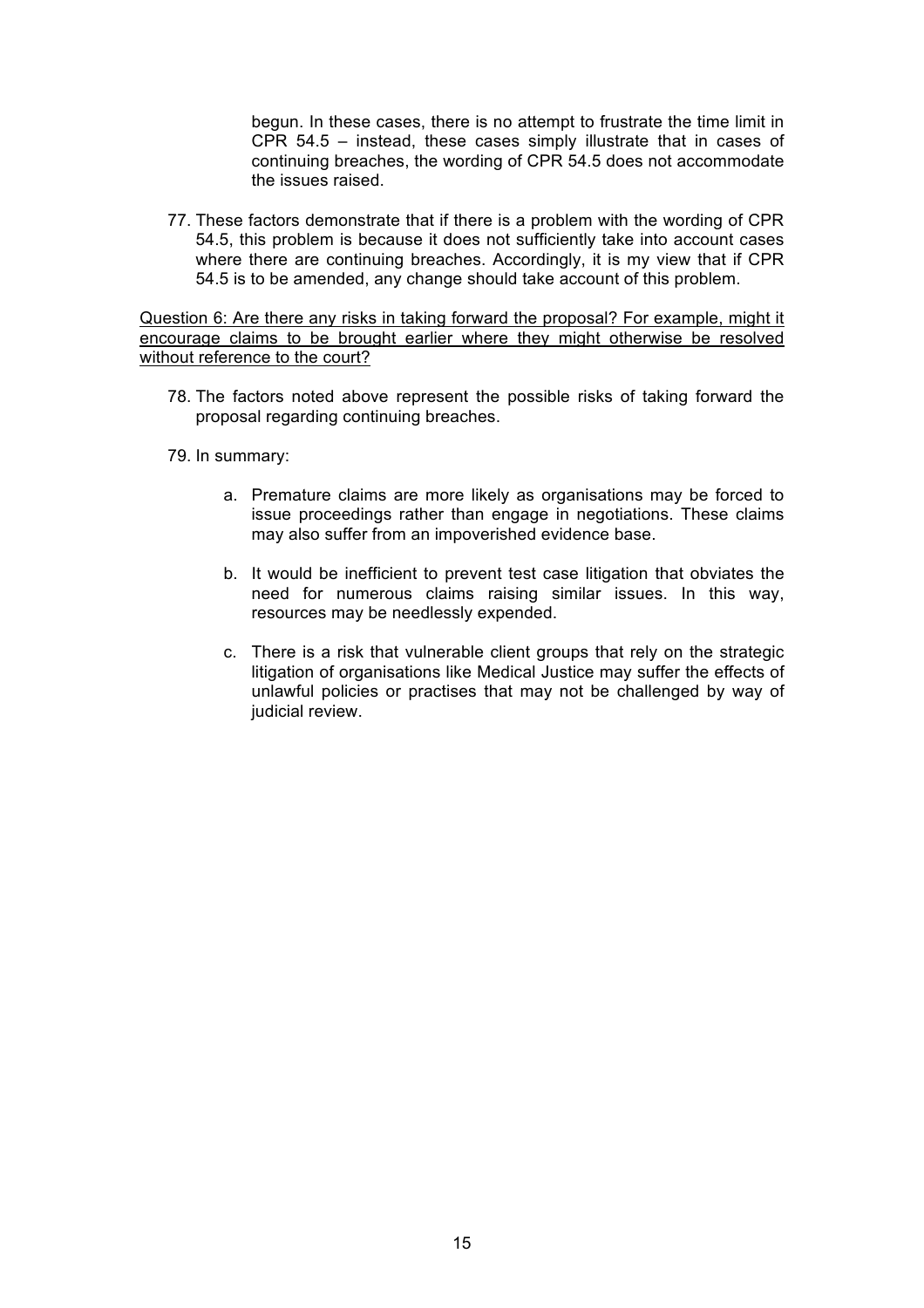# **APPLYING FOR PERMISSION**

# **Proposal 4**

**Our proposal is that, in cases where the claimant has been refused permission on the papers, and the matter is one which has been the subject of a prior judicial hearing, the claimant's right to ask for an oral renewal of the application for permission should be removed.**

### *Basis of the proposals*

- 80. Before addressing the specific questions in relation to the Government's proposals to change the approach to oral renewals, it is important to scrutinise the principles behind restricting this crucial part of the permission stage.
- 81. As noted above, the permission is stage is perhaps the hallmark of the judicial review process. As well as providing a significant level of procedural protection for public authorities, it also determines much of the pre-litigation dynamic of the parties (along with the pre-action protocol).
- 82. There appears to be a supposition in the consultation paper that because there is a 'right' to an oral renewal, all claimants refused permission on the papers exercise this right. This is incorrect. As research by Bondy and Sunkin shows, the figure of oral renewals was only 45% of those applications that were refused on paper.<sup>37</sup>
- 83. This highlights a failure of the consultation paper as a whole to appreciate the complex factors that lead claimants to make litigation decision in judicial review cases. The consultation paper appears to assume that all claimants in non-successful judicial review claims have only embarked on litigation as a form of tactical device to delay or obstruct decisions by public bodies. This is worryingly simplistic – three obvious factors that influence litigation decisions in judicial review claims include:
	- a. Prospects of obtaining relief if a judge comments when refusing permission on the papers that a case is hopeless, few claimants would be advised to renew their application orally.
	- b. Likelihood of settlement settlement is much more likely after the grant of permission (or even at the hearing itself, as this is when the parties meet face-to-face).
	- c. Costs the prospects of a costs bill of over  $£1000$  may deter many claimants from pursuing an oral renewal.
- 84. Furthermore, the success rate of permission applications made at an oral hearing is significantly higher than when the decision is just taken on the papers.<sup>38</sup> The consultation paper overlooks this and appears to suggest that applications that fail on the papers will gain little from a further oral application. But this overlooks the importance of oral argument and that a case which on the papers looks hopeless may contain a significant legal error buried in the paper work that can only be effectively teased out in open

 <sup>37</sup> Bondy and Sunkin, *The Dynamics of Judicial Review Litigation* (Public Law Project: 2009), p 56  $38$  Ibid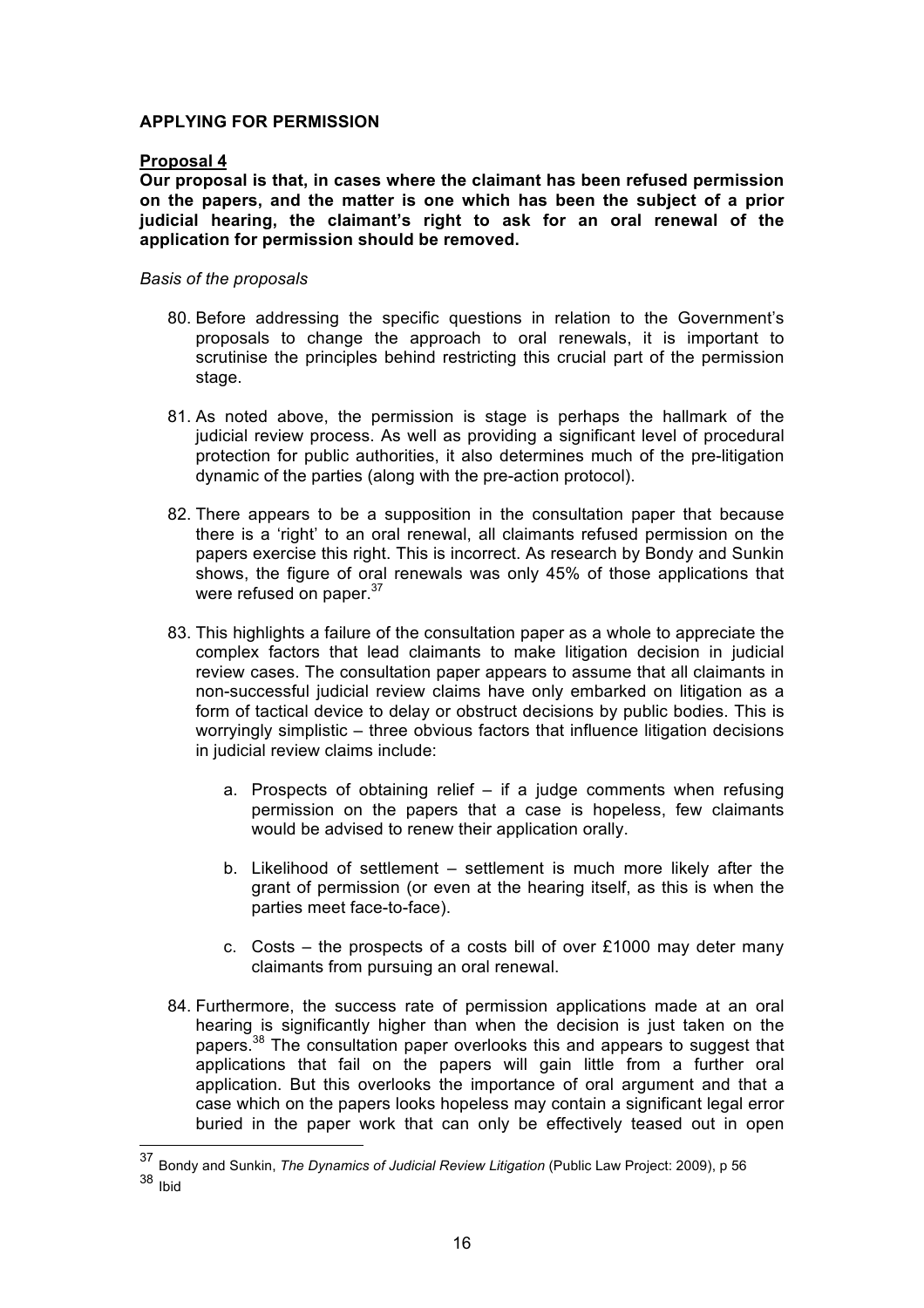court.<sup>39</sup> This is even more likely to be the case when litigants are representing themselves.

# *Reliance on Cart*

- 85. It is particularly concerning that *Cart* is prayed in aid of tightening the permission stage. The issues in *Cart* arose due to the Government's desire to oust judicial review of the Upper Tribunal with the coming into force of the Tribunals, Courts and Enforcement Act 2007. This was initially argued on the basis that the 2007 Act defined the Upper Tribunal as a "senior court of record" – an argument that was firmly dismissed by the Divisional Court.<sup>40</sup>
- 86. As *Cart* proceeded up to the Supreme Court, the central issue was how to come to a pragmatic solution that balanced an observance for the rule of law and the policy intention behind the 2007 Act. The pragmatic solution was to rely on the second appeals criteria contained in r52.13 of the CPR. The Civil Procedure Rules Committee developed this, and now we have the paper-only procedure for most judicial review challenges of the Upper Tribunal.
- 87. The reason for setting out this history is that the *Cart* approach was developed in the specific context of the Upper Tribunal and the purported policy intention behind the 2007 Act. Although a judicial review challenge to a iudicial body, such as the Lands Tribunal<sup>41</sup> or the County Court,  $42$  must cross a high threshold, this does not imply that a similar approach should be taken to the procedure and so limit consideration to the papers-only.

Question 7: Do you agree with the proposal to use the existing definition of a court as the basis for determining whether there has been a "prior judicial hearing"? Are there any other factors that the definition of "prior judicial hearing" should take into account?

- 88. In relation to the first part of this question, my answer is: no.
- 89. The wording of Question 7 is rather confused when read alongside the text of the consultation paper. Question 7 states that the definition of a court would determine whether there had been a "prior judicial hearing". This relates to the Contempt of Court Act 1981 and the Freedom of Information Act 2000. The definition of 'court' contained in these Acts is "any tribunal or body exercising the judicial power of the State".
- 90. However, it is important to note not to overlook the word "hearing" in the proposal. A court can come to decisions without a hearing – i.e. on the papers and without the benefit of oral argument. But Question 7 seems to suggest that using the definition of a "court" would *determine* whether there had been a "prior judicial hearing". Clarification on this point is required because the extent of the proposal is currently unclear.
- 91. Furthermore, the definition of a "court" in the Acts mentioned is not as straightforward as the consultation paper appears to assume:

 <sup>39</sup> See *John v Rees* [1970] 1 Ch 345, at 402 for Megarry J's famous warning about "open and shut

cases".<br><sup>40</sup> R (Cart) v Upper Tribunal [2009] EWHC 3052 (Admin)<br><sup>41</sup> R (Sinclair Investments (Kensington) Ltd) v The Lands Tribunal [2005] EWCA Civ 1305<br><sup>42</sup> R (Strickson) v Preston County Court & Ors [2007] EWCA Civ 1132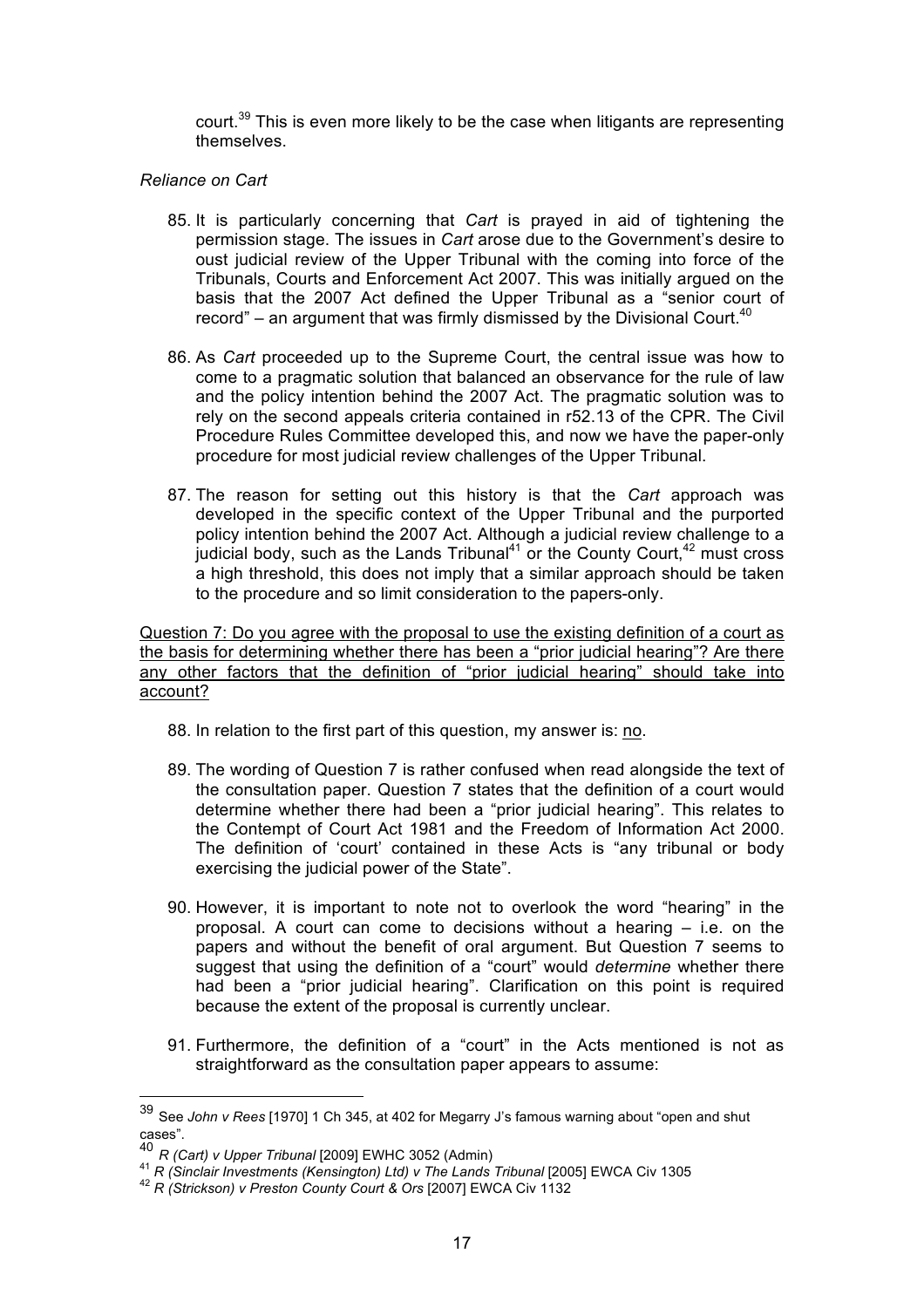- a. First, it resurrects a problem similar to the pre-*Anisminic* state of affairs where there were continual problems concerning the distinction between "administrative functions" and "judicial functions". This has been largely swept aside because of the difficulty the courts had in refusing to accept jurisdiction for technical reasons in cases where there had been clear breaches of natural justice.<sup>43</sup> Adopting the definition suggested may well give rise to satellite litigation on the question a claimant has a right to an oral renewal. In my view, this would be wholly disproportionate.
- b. Secondly, such a definition does not provide assistance in relation to the many bodies that often subject to judicial review proceedings. The definition of "court" obviously includes the Crown Court, County Court and so on – but it is unclear whether it includes the following:
	- i. Disciplinary tribunals: $44$
	- ii. Local authority licensing committees;
	- iii. Local authority planning committees;
	- iv. Reviews under section 202 of the Housing Act 1996;
	- v. The Independent Police Complaints Commission;
	- vi. The Parking Adjudicator;
	- vii. The Parole Board;
	- viii. The Council for Licensed Conveyancers;
	- ix. The Special Immigrations Appeals Commission (SIAC);
	- x. The Investigatory Powers Tribunal;
	- xi. The Criminal Injuries Compensation Authority; or
	- xii. The Coroners Courts.

This list is not exhaustive but in relation to each of the above, it is perfectly possible to have arguments about whether these bodies are "courts". I would also note that many of these bodies make on-paper decisions – and I repeat that it is unclear whether such decisions are within the scope of this proposal.

- 92. On this basis, using the definition of a "court" as mentioned carries with it several problems.
- 93. In relation to the second part of this question, in my view a "factor based" approach to the definition of a court carries with it the possibility of uncertainty and the problems noted above. The only alternative is to have a list of bodies that the proposal relates to, much like Schedule 1 of the Freedom of Information Act 2000.

Question 8: Do you agree that the question of whether the issue raised in the Judicial Review is substantially the same matter as in a prior judicial hearing should be determined by the Judge considering the application for permission, taking into account all the circumstances of the case?

94. My response to this question is: no.

<sup>&</sup>lt;sup>43</sup> See Leech v Parkside Prison Deputy Governor [1988] AC 533 and De Smith's Judicial Review (6<sup>th</sup> ed) (Sweet & Maxwell: 2007) at Appendix B

Such as the Fitness to Practice Panels of the healthcare regulators such as the General Medical Council (GMC) or the Nursing and Midwifery Council (GMC)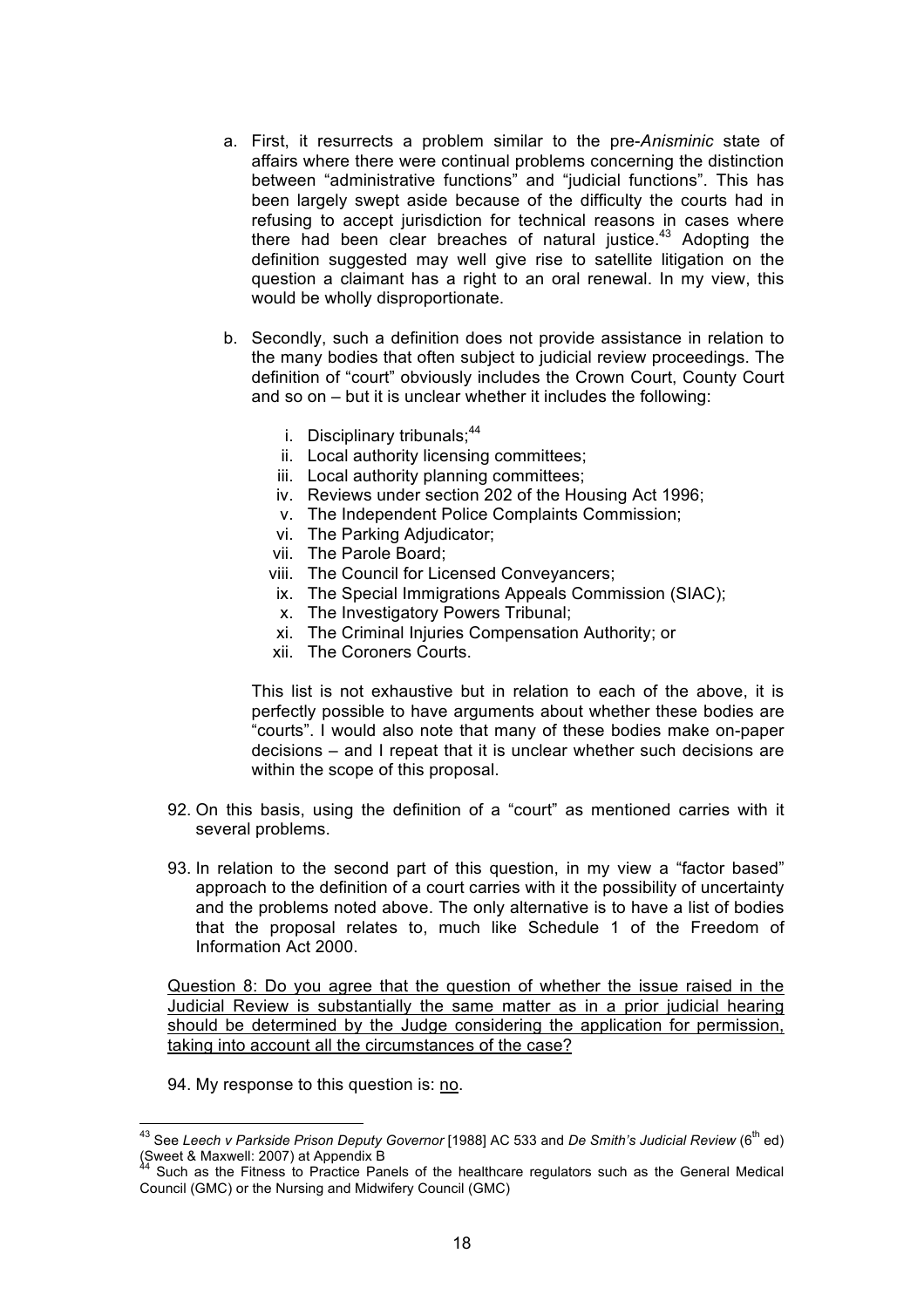- 95. This is because the wording of the proposal is unclear. There are two possible readings of the proposal:
	- a. A narrow reading, whereby "substantially the same matter" means the question of the illegality, reasonableness or procedural fairness of a decision has *already* been the subject of a court-based process.

If this were correct, then the proposal would serve little purpose, as all properly made judicial review applications are challenges to the legality of a prior decision. The application is brought because the claimant believes that something went wrong with the prior decision – and so, every application for judicial review raises a "new" issue.

b. A wide reading, whereby "substantially the same matter" means that the same basic factual background has already been the subject of a judicial decision, and so should not be subject to a further judicial process (whether or not a new issue has arisen).

If this were correct, then the proposal would serve to prevent a large number of judicial review applications benefiting from the oral renewal process. This is because a wide reading would allow Defendants to argue that a Claimant is seeking to re-litigate an issue that has already been decided – such as whether an individual should stay in the UK, or whether an individual is entitled to a certain form of welfare benefits.

- 96. It is unclear precisely which reading of "substantially the same matter" the Government is proposing. The consultation paper states that the Government does not intend to prevent consideration of "genuinely" new legal issues. This suggests that the Government's intended approach is somewhere in between the narrow and wide readings, and that a judge will have to divine whether a challenge brought by a Claimant is "genuinely" new.
- 97. On all these fronts, the phrase "substantially the same matter" encounters problems. On a narrow reading, it would serve no purpose. On a wide reading, it would illegitimately prevent Claimants from raising new points. On an intermediate reading, a judge would be left to guess the Claimant's intentions in raising a matter and whether the issue is "genuinely" new.
- 98. It is for these reasons that I consider this proposal both unclear and inappropriate.

Question 9: Do you agree it should be for the Defendant to make the case that there is no right to an oral renewal in the Acknowledgement of Service? Can you see any difficulties with this approach?

- 99. The burden to show that a Claimant should not be afforded a procedural benefit should always be on the Defendant. This is the case in ordinary civil litigation, and should be the case in judicial review proceedings.
- 100. As noted above, I do not agree with the current proposals to remove the right to an oral renewal. However, were these proposals to be adopted, it should be the case that the Defendant is required to raise such issues in the Acknowledgement of Service (AOS). This is already the case, as Defendants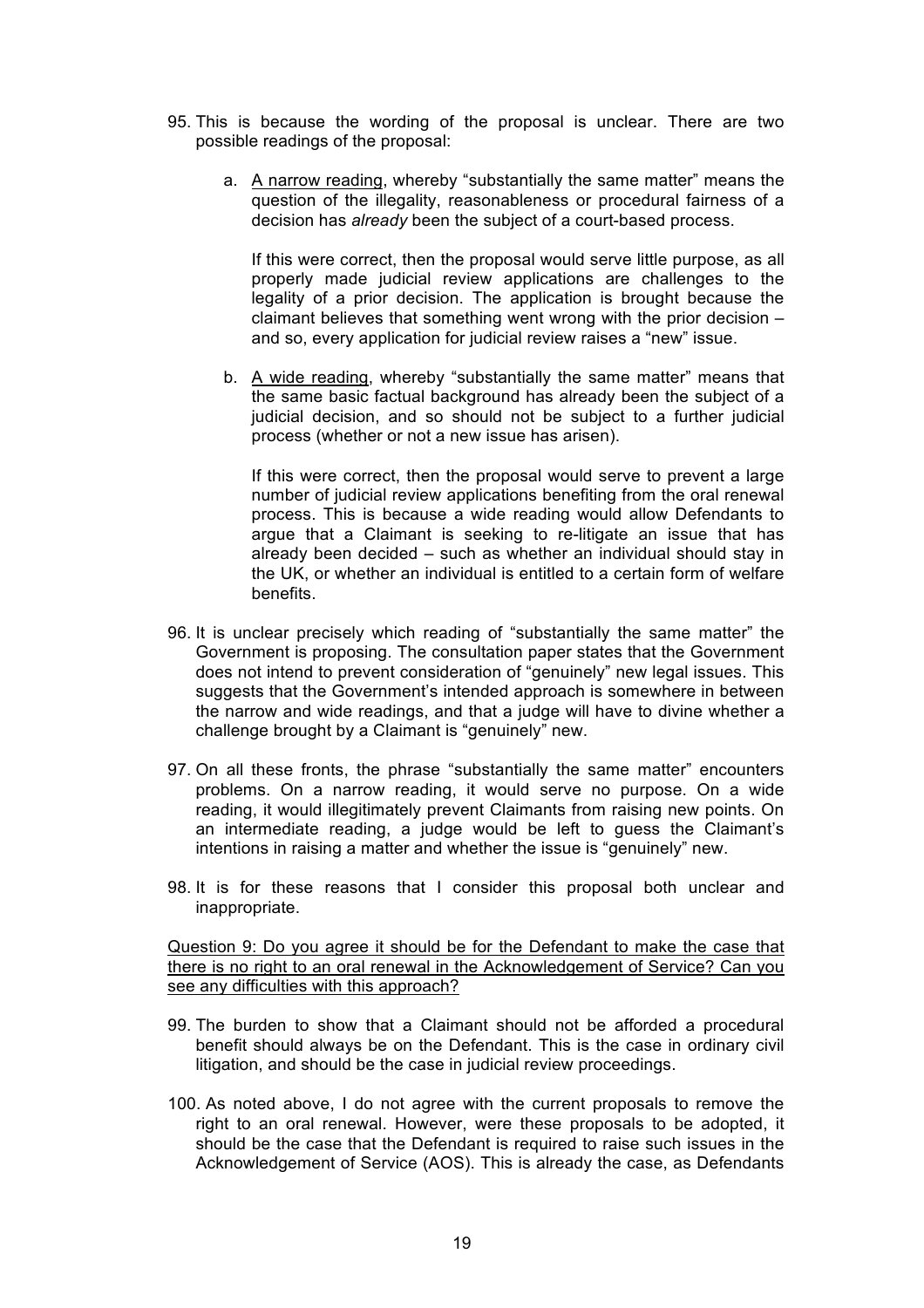often use the AOS to put certain knockout points, such as delay or the availability of an alternative remedy.

- 101. However, whilst issues raised in the AOS may lead to permission being refused on the papers, such issues can currently be ventilated at an oral renewal, where a Claimant can respond to the Defendant's knockout points.
- 102. For instance, in relation to matters such as delay, this can be a relatively simply factual enquiry – when was the decision under challenge made and when were proceedings issued. However, in relation to the issue of whether a decision has been subject to a "prior judicial process" that has considered "substantially the same matter" there is likely to be arguments arising from the uncertainty of these terms, as noted above.
- 103. Therefore, the difficulty of this approach is that were a Defendant to file an AOS raising these issues, the fairest way to resolve whether the challenge was to "substantially the same matter" would be via an oral renewal hearing. Indeed, a judge might consider it necessary to order an oral renewal simply to get to the bottom of the issues raised in the AOS.

#### **Proposal 5**

**Our proposal is that the Judge reviewing whether to grant permission may, if he or she considers that no arguable case is made out, also decide that it is totally without merit.**

Question 10: Do you agree that where an application for permission to bring Judicial Review has been assessed as totally without merit, there should be no right to ask for an oral renewal?

- 104. My answer to this question is: no.
- 105. This is because the designation that a case is "totally without merit" crosses a line from legitimate observations by a judge, to a conclusion with severe procedural consequences reached without the benefit of full argument.
- 106. When a judge refuses permission on the papers, the refusal is usually accompanied by "Observations". These observations sometimes make reference to a case being "hopeless".<sup>45</sup> However, such an observation does not carry the consequence of depriving the Claimant of the right to renew his claim orally.
- 107. Bondy and Sunkin note that half of the on-paper refusals that were described as "hopeless" were brought by litigants in person.<sup>46</sup> This highlights the concern that a poorly prepared and argued, albeit legitimate, claim for judicial review might be filtered out before the oral renewal stage. However, it is at the oral renewal when the judge would able to test and explore whether the Claimant's case has a legitimate basis.
- 108. Furthermore, one of the cases in Bondy and Sunkin's study was described as being "totally without merit" when considered on the papers but was successfully renewed and was eventually successful at the substantive

 <sup>45</sup> Bondy and Sunkin, *The Dynamics of Judicial Review Litigation* (Public Law Project: 2009), p 58 – 59 <sup>46</sup> Ibid, at p59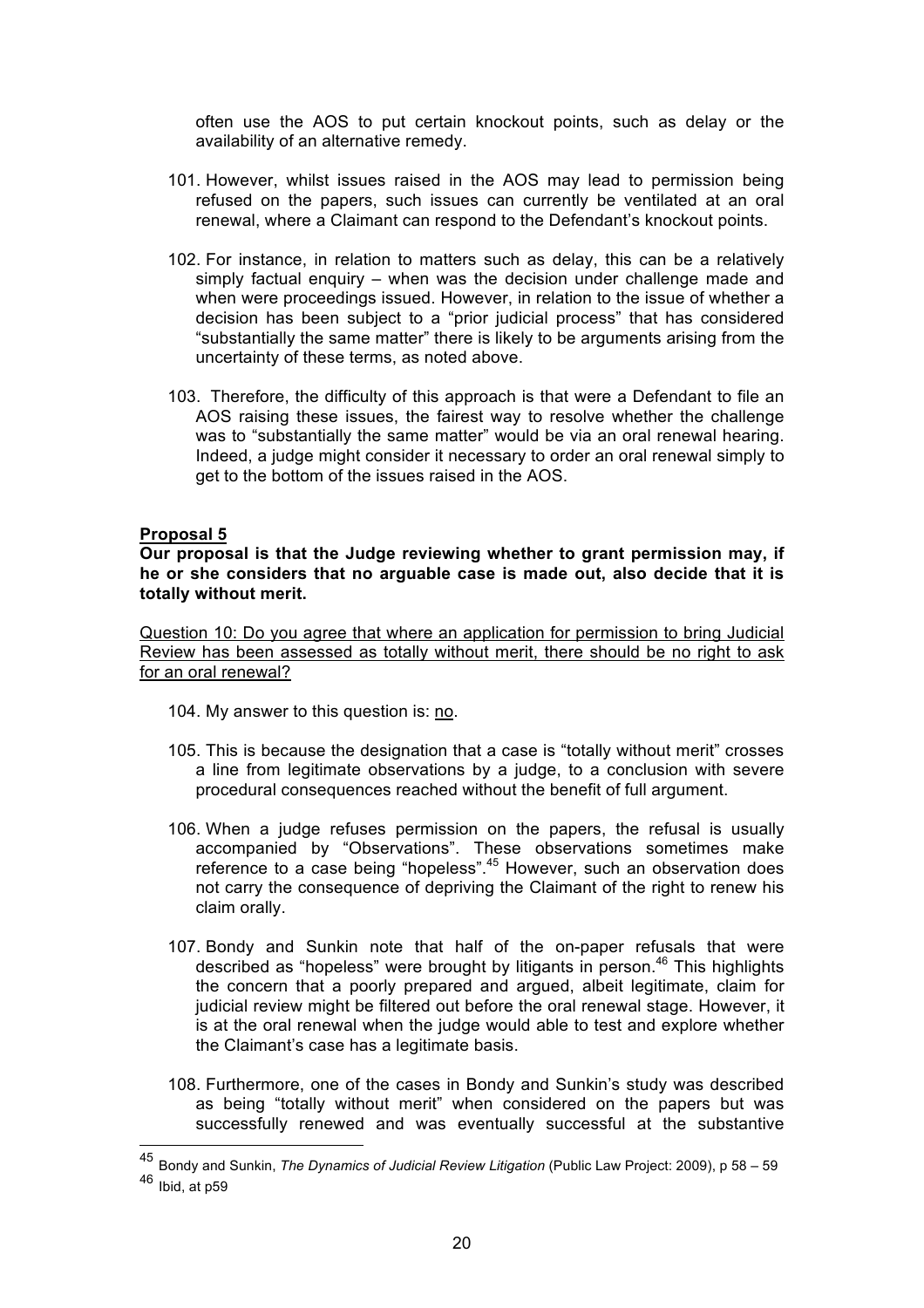hearing.<sup>47</sup> This case demonstrates the risk of the proposal that a "totally without merit" designation carries. In my view, this risk is unacceptable.

- 109. The benefit of the observations by judges when refusing permission on the papers is that it gives the parties an impression of the strength of their case and whether it is worth seeking an oral renewal. As noted above, less than half of claimants choose an oral renewal, due to complex litigation decisions involving factors such as costs and the likelihood of settlement.
- 110. I would note two further points about this proposal:
	- a. First, given the procedural consequences of a "totally without merit" designation it is likely that some judges will be reluctant to classify a case in this manner, especially without the benefit of oral argument.
	- b. Secondly, the notion that a Claimant would have to go to the Court of Appeal to challenge the "totally without merit" designation is wholly disproportionate. The most efficient avenue to demonstrate that a case has merit is via the normal, streamlined process of an oral renewal.
- 111. For these reasons, it is my view that this proposal carries with it an unacceptable level of risk and should not be implemented.

Question 11: It is proposed that in principle this reform could be applied to all Judicial Review proceedings. Are there specific types of Judicial Review case for which this approach would not be appropriate?

- 112. It follows from my answer to Question 10 that, in my view, the consequences of the "totally without merit" designation should not be applied to any category of judicial review case.
- 113. Each judicial review case potentially contains an error of law. It is the role of the High Court in its supervisory capacity to identify and correct these errors of law. The current approach of the two-part permission stage contains necessary and proportionate tools to enable the High Court to carry out this task.
- 114. Removing any of these tools is illegitimate; and seeking to identify categories of cases which may or may not benefit from a proper consideration at the permission stage is arbitrary.

Question 12: Are there any circumstances in which it might be appropriate to allow the claimant an oral renewal hearing, even though the case has been assessed as totally without merit?

- 115. It follows from my answer to Question 10 that, in my view, an oral renewal should be allowed in all cases no matter what observations have been made by the judge on the papers.
- 116. This is particularly the case in cases that raise important points of principle or have the potential to cause extreme hardship to an individual. Such cases

 $47$  Ibid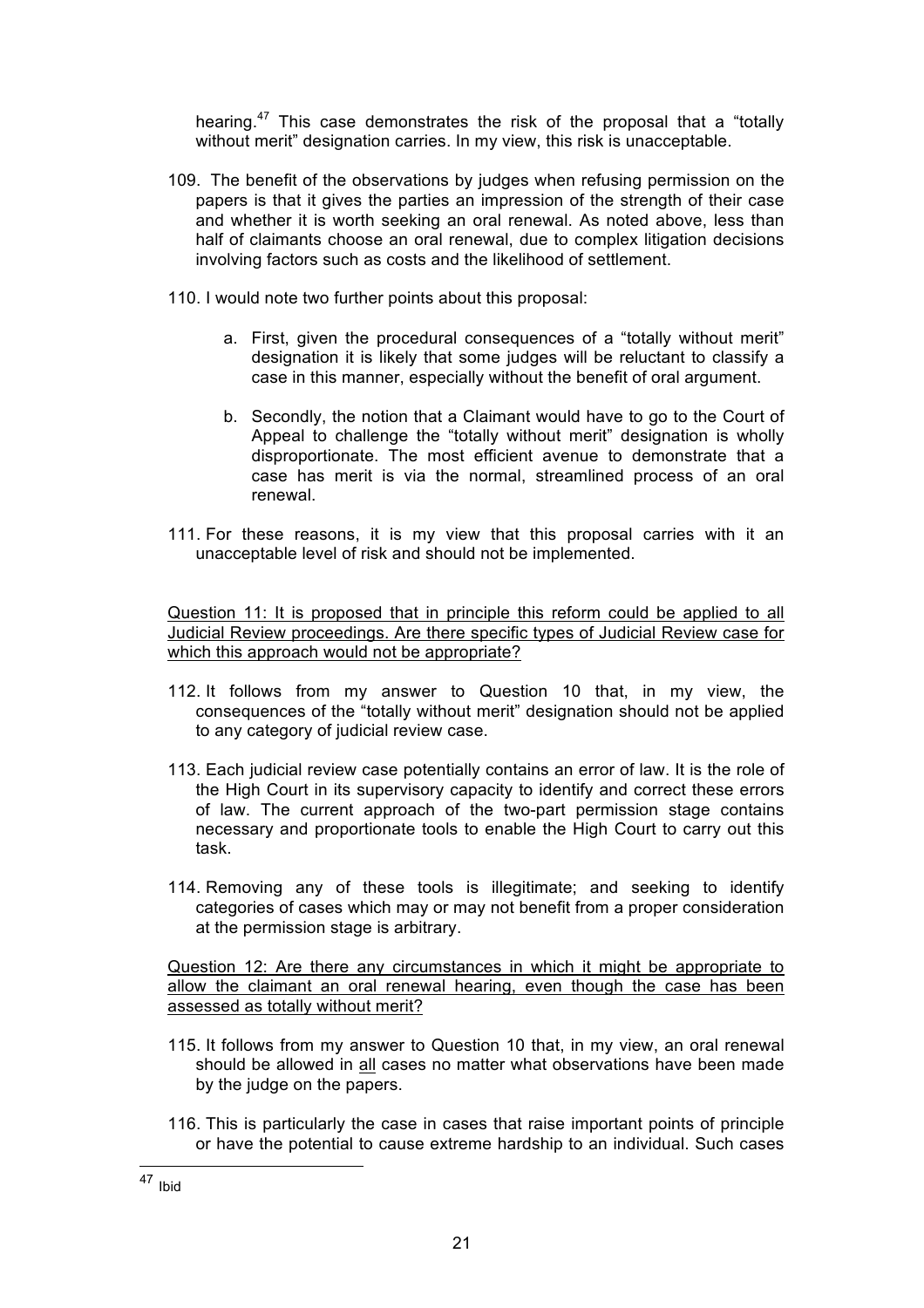might include removals from the UK to an country where an individual may be the subject of torture or mistreatment.

117. Furthermore, in cases where there is a factual dispute that may require an order for disclosure, it would be particularly important to have an oral renewal hearing as this would allow the court an opportunity to consider the issues more fully.

Question 13: Do you agree that the two proposals could be implemented together? If not, which option do you believe would be more effective in filtering out weak or frivolous cases early?

- 118. In response to the first part of this question my answer is: no.
- 119. For the reasons stated above, both proposals currently contain real problems of principle and practice.
- 120. Neither option would be more effective in filtering out weak or frivolous cases early than the current permission procedure. In my view, the effectiveness of such a procedure is a function of its balance between enabling litigants an opportunity to have access to the court as against the time and resources of the court.
- 121. The research in this area shows that the dynamic created by the current permission procedure allows for many judicial review challenges to be resolved early and without the need for a full hearing. Furthermore, the Government is unable to point to figures that would justify limiting the permission stage.
- 122. In light of this, the case simply has not been made that either option would be "more effective" than the current state of affairs.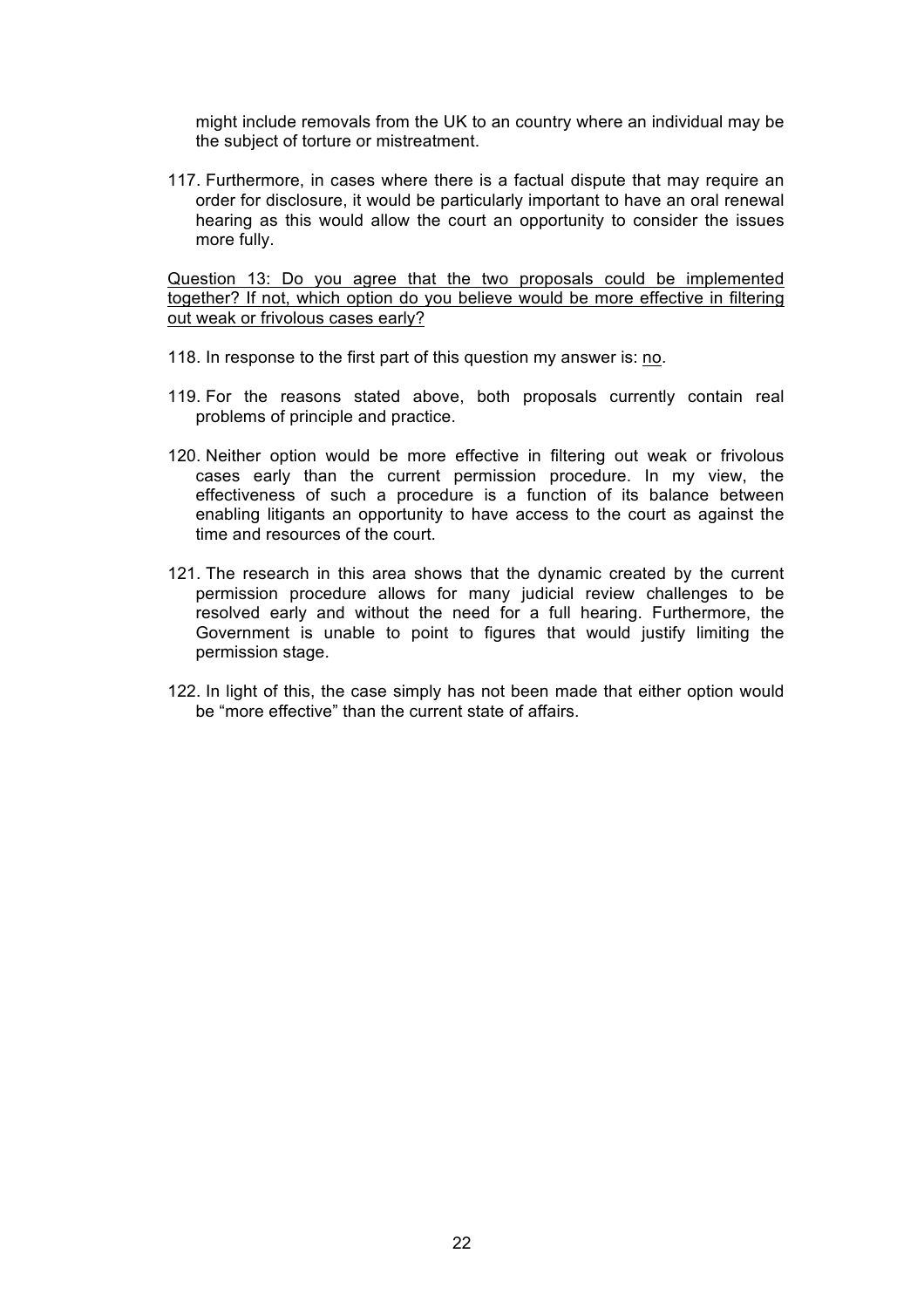# **FEES**

#### **Proposal 6**

**We propose to introduce a new fee, payable when an application is made for an oral renewal.**

Question 14: Do you agree with the proposal to introduce a fee for an oral renewal hearing?

- 123. My answer to this question is: no.
- 124. I have found the Government's case for introducing a fee for an oral renewal difficult to follow.
- 125. It is stated that fees should be set at a level to cover the costs of providing the service. The cost of an oral renewal hearing is estimated to be, on average, £475.
	- a. First, I would be interested to see what evidence there is to support the conclusion that an oral renewal hearing costs £475. None is provided in the consultation paper.
	- b. Secondly, it is eventually accepted that the proposed fee level for an oral renewal is below the full estimate costs of the proceedings to which it relates. This appears to contravene the Treasury's *Managing Public Money* guidance.
	- c. Thirdly, it is suggested a claimant who is successful in obtaining permission at an oral renewal hearing would have the fee for the full hearing waived. I am unclear why this is proposed. Not only does it contravene the principles in the *Managing Public Money* guidance, but it suggests that the proposed fee for oral renewal is in fact being used as a form of gate-keeping device. If this is the case, the Government should make this explicit.
	- d. Fourthly, it is stated that an applicant should have a financial interest in the application for permission. However, it is plain that an applicant will often have a financial interest in the application – namely, the potential liability to pay the costs of the Defendant, in addition to their own costs.
	- e. Fifthly, it appears to be suggested that the fee level of £235 should be introduced to create parity between the High Court and the Court of Appeal. This is not a reason for raising the fees to bring a judicial review claim as the procedure is quite different, such as the requirement for permission (cf: High Court) and the role of evidence in first instance proceedings (cf: Court of Appeal).
- 126. Therefore, the Government's basis for seeking to introduce a fee for an oral renewal hearing is somewhat unclear. It seems that the underlying logic of the proposal is actually to provide a disincentive to Claimants who may be considering to renew an application for permission orally.
- 127. However, the increased fees are unlikely to change the current dynamic in the numbers of Claimants who seek oral renewal. This is because: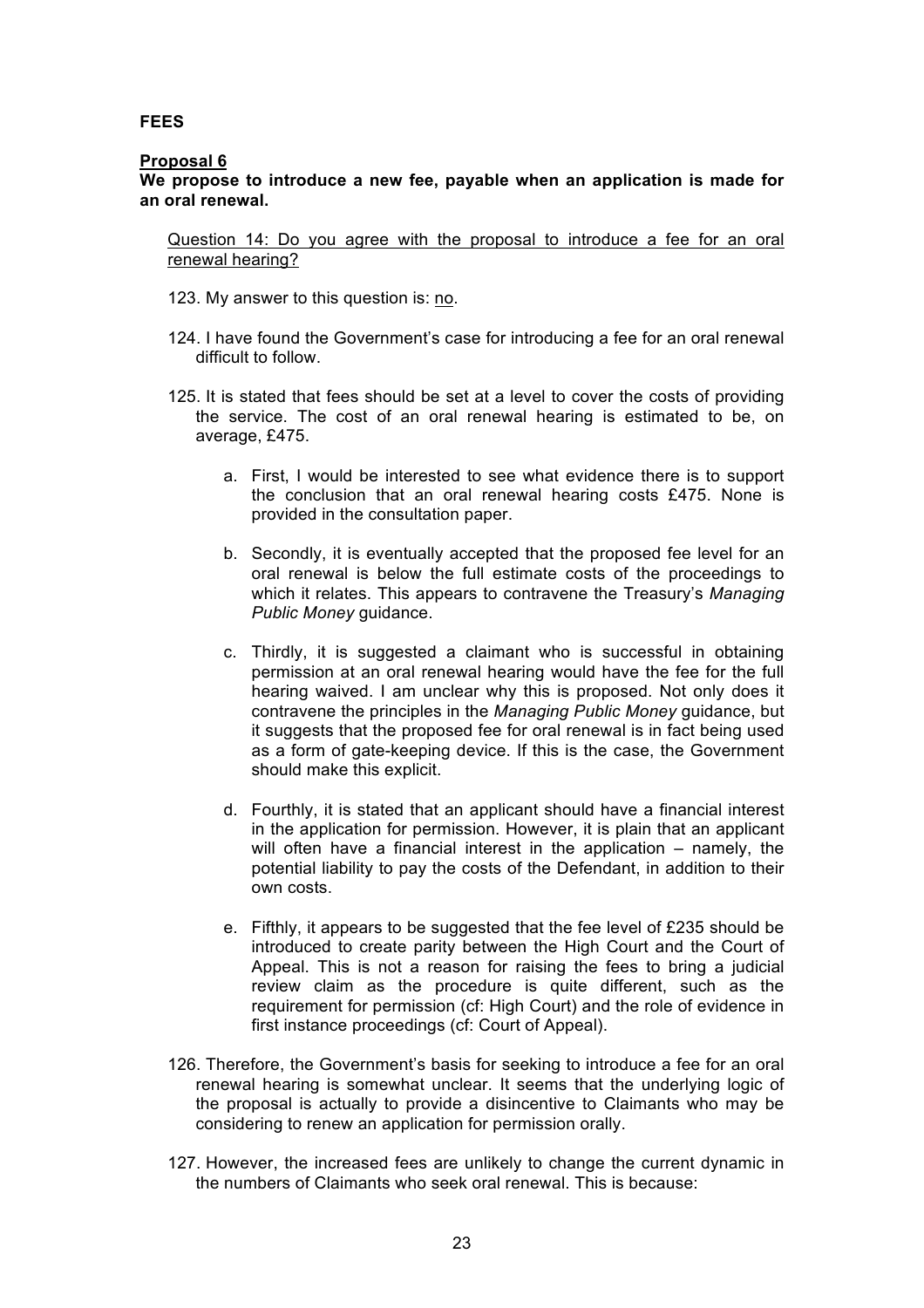- a. For legally aided Claimants, the issue fee is paid for out of central funds, along with the other litigation costs.
- b. For privately funded Claimants, the principal financial concerns relate to the Defendant's costs. When Claimants are refused permission at an oral renewal hearing they are often made subject of cost orders of at least £2,000.
- 128. Accordingly, my reasons for disagreeing with this question are that the proposed fee seems to be actually targeted towards reducing the number of oral renewals, which is likely to be ineffective, and the rationale behind the proposed fee level is not clear, apart from an unreasoned desire for parity between different courts.

Question 15: Do you agree that the fee should be set at the same level as the fee payable for a full hearing, consistent with the approach proposed for the Court of Appeal where a party seeks leave to appeal?

- 129. My answer to this question is: no.
- 130. As noted above, it is clear that the Government has a desire to achieve parity between the fees paid for a High Court action, judicial review proceedings and an appeal to the Court of Appeal.
- 131. I also note that this question is unfortunately worded because it suggests that a Claimant would have to pay a fee for a full hearing, when it is in fact proposed to waive this fee if permission is successful.
- 132. The nature of the cases that cases before the Administrative Court and the Court of Appeal can be quite different, in that the Court of Appeal is not able to normally consider fresh evidence (subject to *Ladd v Marshall* principles). Furthermore, a full panel of the Court of Appeal consists of three judges whereas the Administrative Court usually consists of a single judge.<sup>48</sup>
- 133. I reiterate my concern that underlying this question appears to be the same objective of seeking to discourage Claimants from applying to renew applications for permission.
- 134. In those circumstances, I am not fully convinced that the fee for an oral renewal should be the same level as the fee payable for a full hearing.

 $48$  The Divisional Court typically sits as a panel of two judges. Some Administrative Court proceedings have more that one judge, but these are exceptional cases.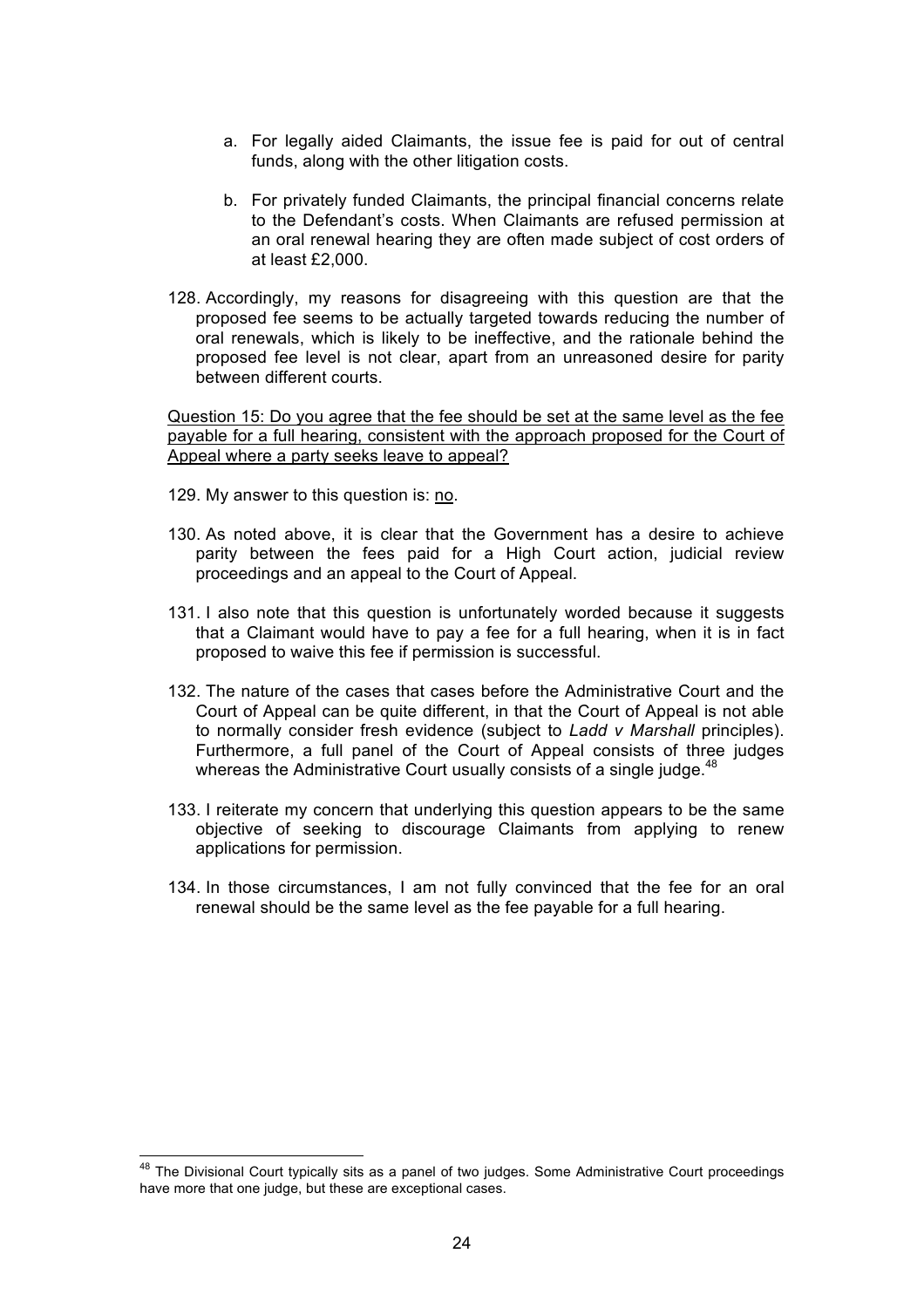# **IMPACT ASSESSMENT AND EQUALITY IMPACTS**

### **Equality Impacts**

Question 16: From your experience are there any groups of individuals with protected characteristics who may be particularly affected, either positively or negatively, by the proposals in this paper?

- 135. My principal area of experience is with those who have come from outside the UK and are challenging their treatment within the immigration system. In my view, there is no doubt that this group would be negatively affected by these proposals to tighten access to judicial review.
- 136. Furthermore, a theme that is largely unaddressed in the consultation paper is the impact of the proposals on litigants in person. In my view, it is litigants in person who are likely to be most affected by the negative impacts of these proposals. This is because litigants in person are less likely to be able to put together their case cogently on paper and may be denied the right to an oral renewal on that basis.
- 137. In my experience, a significant proportion of litigants in person are from outside the UK.
- 138. Accordingly, it is my view that the protected characteristic of "race" will need to be given particular due regard as the proposals in the consultation paper are developed.
- 139. Of course, given that some of the proposals in the consultation paper would apply to all categories of judicial review, other protected characteristics are vulnerable to the affects of the proposals. This would include "age" and "disability", such as in the context of decisions made regarding community care, social security and housing.
- 140. The Government must be careful not to further disenfranchise groups of individuals that already find it difficult to assert their rights against public bodies.

#### **Economic Impact Assessment**

We would welcome examples, case studies, research or other types of evidence that support your views. We are particularly interested in evidence which tells us more about applicants for Judicial Review and their protected characteristics, as well as the grounds on which they brought their claim.

- 141. I would like to comment on the economic Impact Assessment (IA) that accompanies the consultation paper. I have experience of drafting similar documents having worked at the Law Commission.49
- 142. The IA is very disappointing. I am surprised that more effort has not been made to monetise the costs and benefits. In my experience, when producing

 <sup>49</sup> See

http://lawcommission.justice.gov.uk/docs/cp202 regulation of healthcare professionals impact asses sment.pdf and

http://lawcommission.justice.gov.uk/docs/lc326\_adult\_social\_care\_impact\_assessment.pdf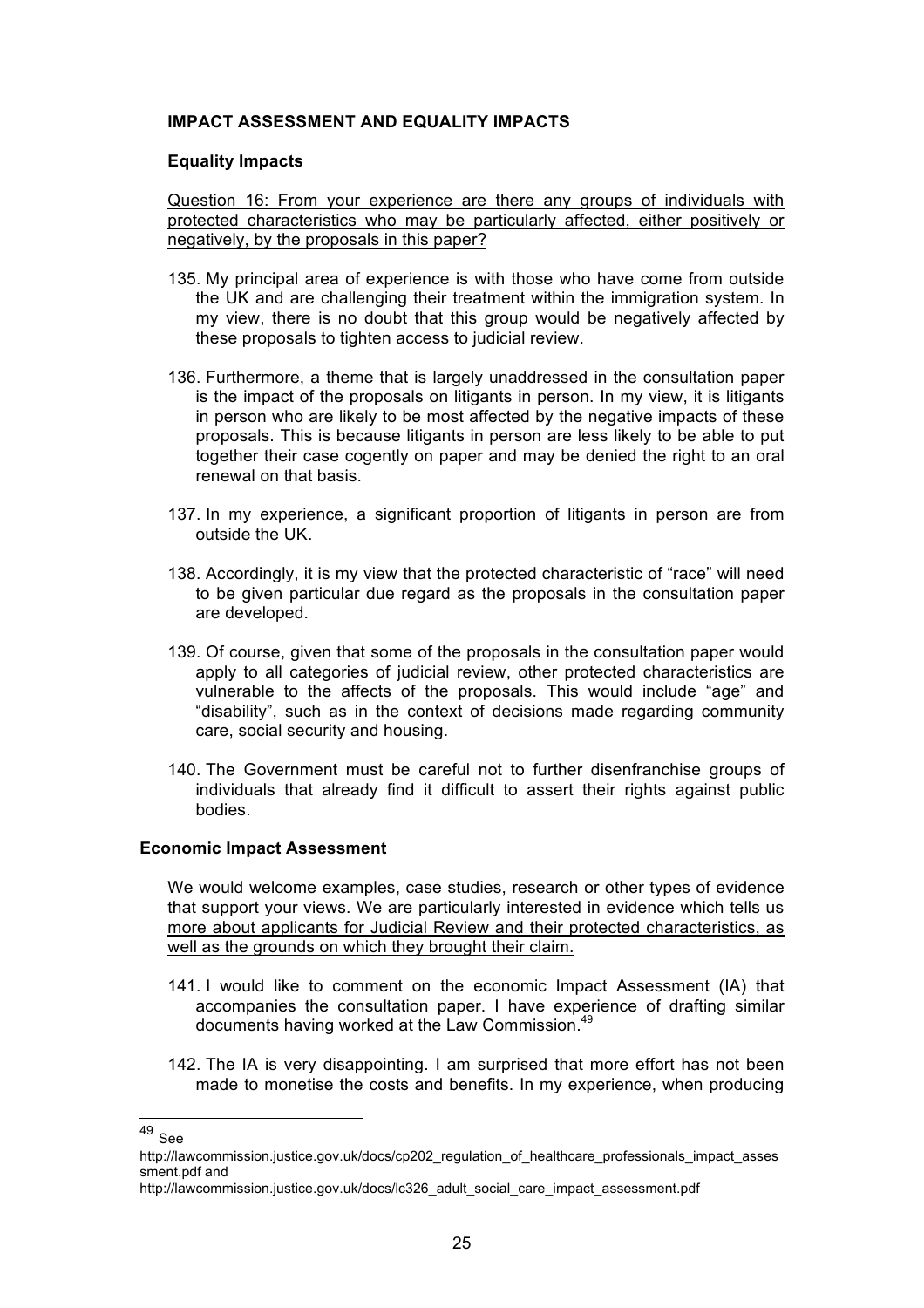a consultation paper, it is advisable to calculate some indicative figures that have suitable caveats around the core assumptions and then ask consultees for further information where necessary.

143. A properly constructed IA is a basic requirement of evidence-based policy making. I am particularly surprised that this has not been supplied given that the proposals are intended to save time and resources.

#### Policy Option 1 (Shortening time limits in procurement and planning cases)

#### *Best estimates*

- 144. It would be perfectly possible to monetise the costs to the public sector of shortening the time limits in procurement and planning cases.
- 145. For both categories, one would identify:
	- a. The number of judicial review challenges brought within a certain period of time (for example, a year).
	- b. Of those challenges, the number of judicial review challenges that were brought beyond six weeks from the original decision. (*figure n*)
	- c. The average cost of such challenges. (*figure c*)
	- d. Multiplying figure n and figure c would then give an indicative figure for the amount of money that would be saved. (*figure s*)
	- e. Then, applying reasonable assumptions such as, potential claimants might bring their claims more promptly – revise *figure s* downward by an appropriate percentage.
- 146. Both *figure n* and *figure s* would be relatively straightforward to determine *figure n* could be determined by reference to a sample of cases found on bailli.org, whilst *figure s* could be determined by consulting with the Treasury Solicitor.

#### *Assumptions*

- 147. I note that the following assumptions have been made:
	- *a. "It has been assumed that there will be no impact on the volume of cases brought by claimants, as the time limits are assumed not to have an impact upon the volume of applications for JR but only upon when they are made".*

In my view this is a weak assumption, given that some claimants will undoubtedly find it more difficult to bring a challenge within a shorter time period, due to issues such as locating and funding legal representation.

*b. "It has been assumed that no extra resources would be required to bring cases more quickly and the outcome of JR proceedings would remain unchanged, including at the pre-action stage."* 

> In my view this is a weak assumption because instructing lawyers on an urgent basis is often more expensive than in normal circumstances. Furthermore, the outcome is unlikely to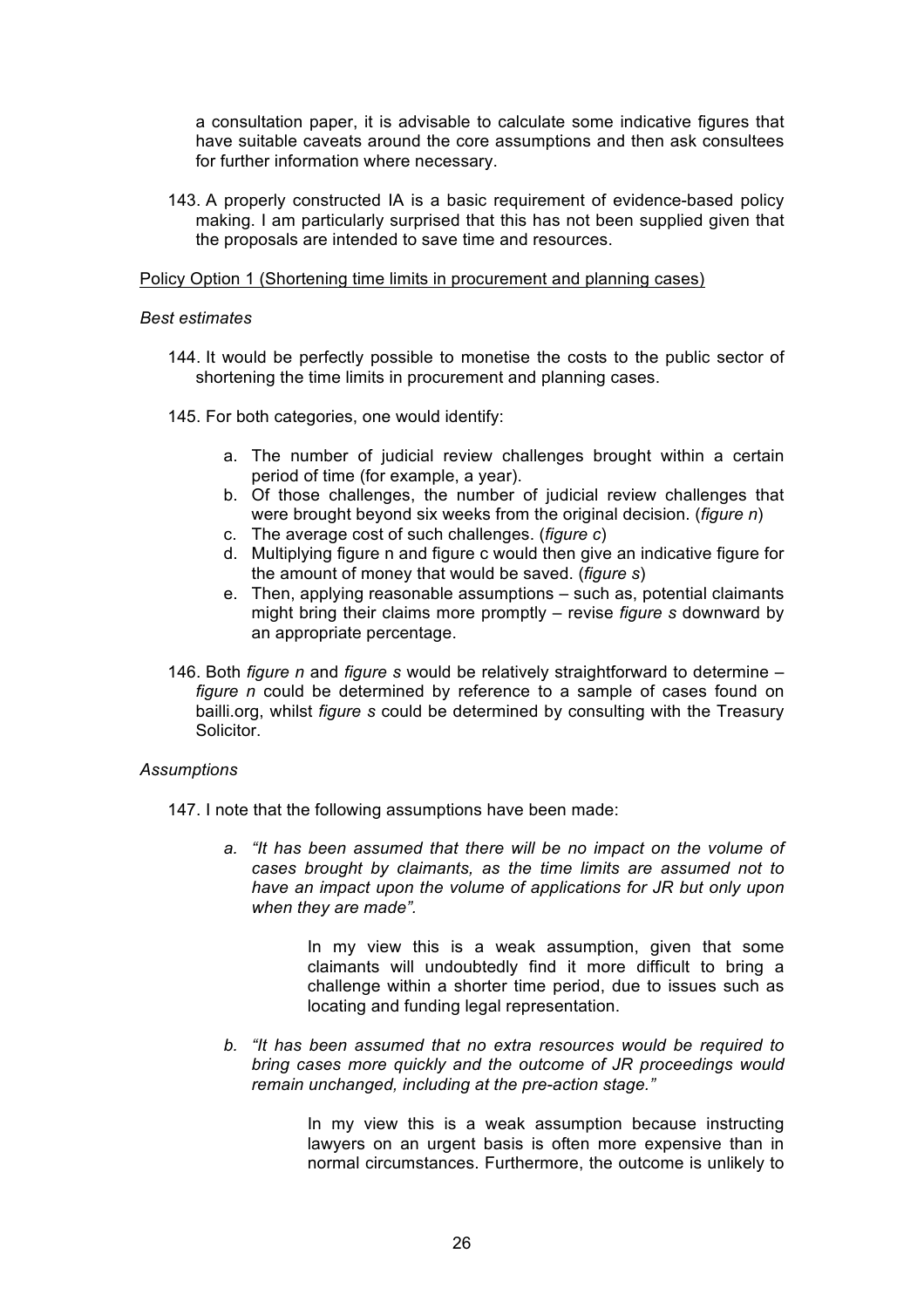remain unchanged given that the pre-action stage would be truncated, leaving less opportunity to settle the proceedings.

*c. '"There is a risk that case volumes might be higher if pre-action engagement is less successful in future if less time is available, and conversely a risk that case volumes might be lower if there is insufficient time for claimants to apply for JRs in future."* 

> This assumption makes it clear that the Government is quite unclear about the possible consequences of bringing in this proposal. Furthermore, this assumption appears to conflict with the assumption noted at *b* (above).

*d. "There is a risk of increased costs to claimants and Defendants associated with preparing cases more quickly, generating associated increased levels of business for legal services providers, and conversely a risk that cases might be prepared in less depth in future, with the opposite implication for legal services providers."* 

> This assumption appears to conflict with the assumption noted at *b* (above), namely that more resources would not be required as a result of this proposal.

*e. "There is a risk that claimants might apply for more extensions to the time limit in future. There is a risk that claimants may incur increased costs of monitoring Government decisions and a risk that public bodies may devote more resources into clarifying decision making processes."* 

> This assumption appears to conflict with the overall policy aim of reducing costs.

Policy Option 2 (Restricting oral renewals)

#### *Best estimates*

- 148. It would be perfectly possible to attempt to monetise the costs and benefits of restricting oral renewals.
- 149. The following method could be adopted:
	- a. Identify the total number of applications for judicial review in a given time period (for example a year).
	- b. From these applications, identifying which cases were:
		- i. Subject to a prior judicial process of substantially the same subject matter (*figure n1*)
		- ii. Classified as "hopeless" of similar in the Observations made by the judge refusing permission on the papers (*figure n2*)
	- c. Calculate the average overall additional cost of an application for permission that is renewed orally (*figure c*)
	- d. Multiply *figures n1* and *n2* by *figure c*, to calculate an indicative level of saving.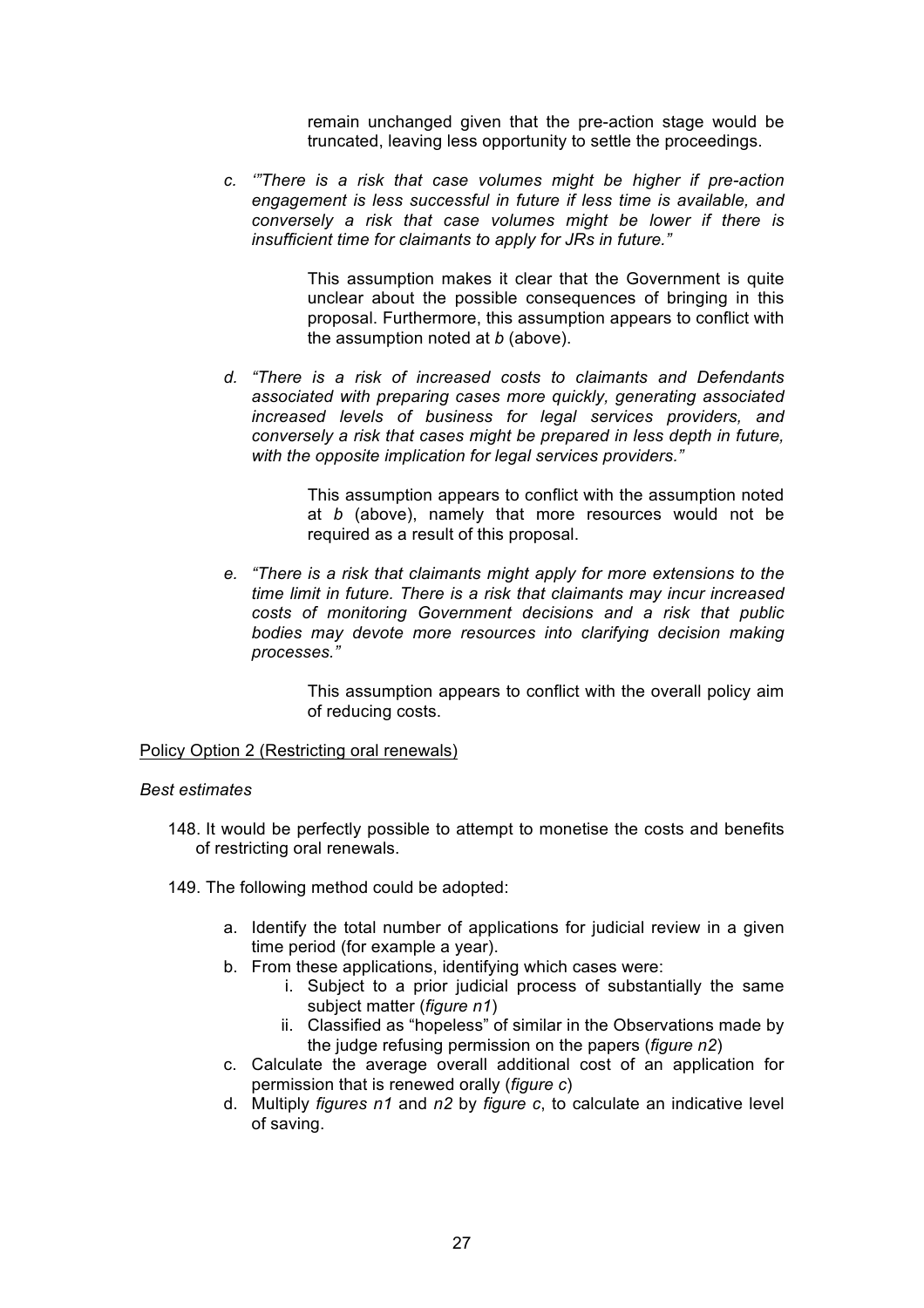150. Both *figures n1* and *n2* could be calculated by working with the Administrative Court Office, whilst *figure c* could be calculated by liaising with the Treasury Solicitor.

# *Assumptions*

- 151. I note that the following assumptions have been made:
	- *a. "It has been assumed that the proposals would reduce the volumes of oral renewals but that the eventual outcomes of the JR process would be the same, i.e. oral renewals which are no longer heard would not have been successful."*

This is a weak assumption given that it is perfectly possible for cases that appear weak on paper to be granted permission on an oral renewal.<sup>50</sup>

*b. "There is a risk that fewer opportunities for claimants to apply for oral renewals may encourage them to devote additional resources to their initial application for permission to proceed with a JR, which may offset resource savings to them from the reduction in oral renewals. There is a risk that in turn this may require Defendants to devote more resource to initial stages of the JR process."* 

> This assumption appears to conflict with the overall policy aim of these proposals.

*c. "If more resources shift to the initial stages then any potential impact on legal services providers might be diminished."* 

The basis of this assumption is unclear.

#### Policy Option 3 (New fee)

- 152. The maximum potential benefit is calculated as being £400,000. However, the basis of this calculation is not given.
- 153. The maximum potential cost to business and voluntary bodies is calculated as being £120,000. However, the basis of this calculation is not given.
- 154. I would note that this is the only benefit identified in the IA and, by itself, does not amount to a strong business case for reform.

Policy Option 4 (Implementation of Options 1 to 3)

155. The following points are made:

*a. "There may be transitional costs from familiarisation and any satellite litigation to determine how the new provisions work."*

> This is correct but has not been monetised. These costs may outweigh any benefits.

 <sup>50</sup> Bondy and Sunkin, *The Dynamics of Judicial Review Litigation* (Public Law Project: 2009), p 59